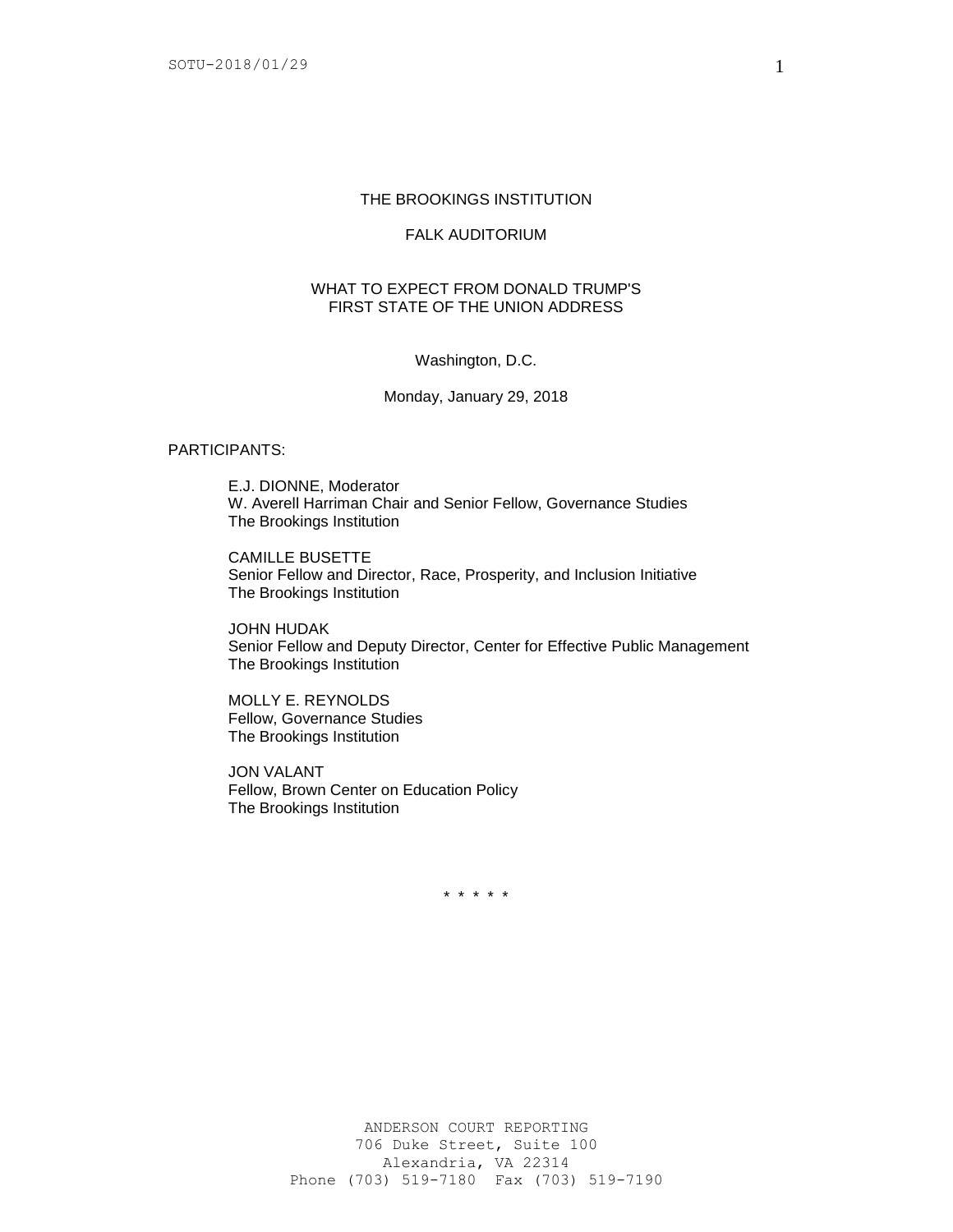## P R O C E E D I N G S

MR. DIONNE: I want to welcome everyone here today. I'm E.J. Dionne; I'm a senior fellow here at Brookings. And I want to begin by professing a profound bias about the events on Tuesday that's not the bias you're thinking of. The Democratic reply by Congressman Joe Kennedy will be given from Diamond Vocational School in Fall River, Massachusetts, which is my home town, and I'm very proud of that. Fall River is a proud but often economically battered factory town on the Long Island border. And I hope only good things come to Fall River from Tuesday night's events. So I just had to put that on the record.

I am also really honored to be moderating a panel with some very distinguished Brookings folks. This is Brookings and we will have a lot to say about policy, arguably it might be one of the only times this week we really hear about policy. But this presidency is, as we know, unusual. And I think that before we move to policy, which I promise we will, it's really important to talk about the political context of the speech. On my way down here I heard a news broadcast that began, and now we turn to the state of the investigation. And clearly Mr. Mueller's investigation rides over the news right now. President Trump has been running at 55-60 percent disapproval, three is an election in November, an important election. And so obviously States of the Union have policy purposes, but also political purposes.

I just want to go right down the panel to ask how they analyze that. But before I do I want to give a brief introduction to each of our panelists. I think you have long bios of all of them. They're very distinguished. This is the length of the average bio and I don't want to consume our entire discussion by describing how wonderful they are. So I will just say that Camille is the director of the Brookings Race, Prosperity, and Inclusion Initiative and a senior fellow in Governance Studies with affiliated appointments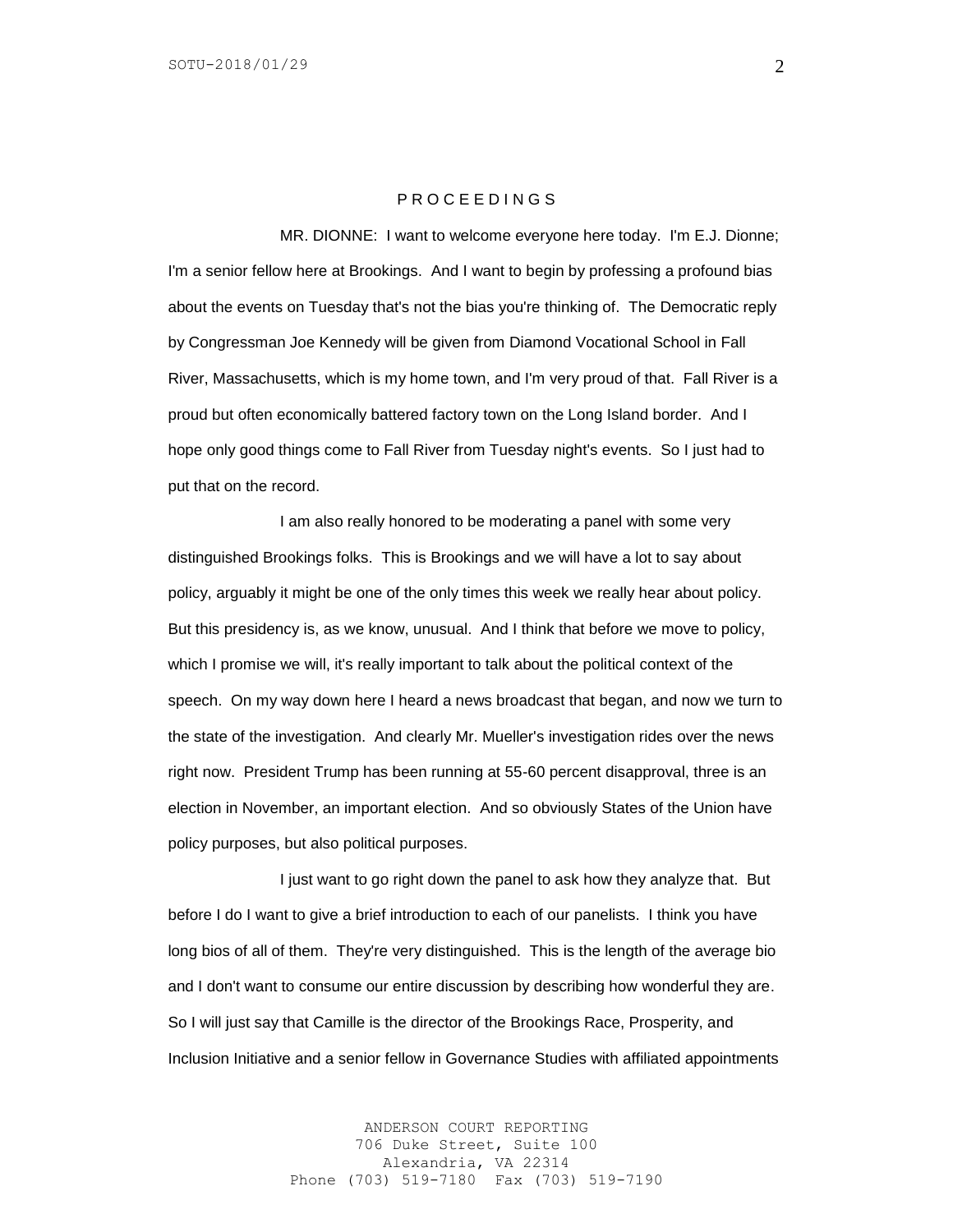in economic studies and metropolitan policy. John Hudak is deputy director of the Center for Effective Public Management and a senior fellow in Governance Studies. Molly Reynolds is a fellow in Governance Studies at Brookings and is a specialist on Congress. And Jon Valant is a fellow in the Brown Center on Education Policy at the Brookings Institution. He focuses on K-12 education policy and politics.

So first let's just go to the political context. What do you think will come out of this politically, what does Trump to do, and if anybody wants to comment, what does Joe Kennedy need to do as well? He's giving I think the hardest speech any politician is ever asked to give. The reply to the State of the Union is almost always panned, fairly or unfairly. So I guess that's the good news for him is the bar is low, the bad news is that the history is not good for that speech.

Well, let's mostly focus on Trump. Please.

MS. BUSETTE: Well, thanks E.J., and thank you all for coming today. It's a wonderful change to opine a little bit about what we think is going to be happening tomorrow night.

So, the context. Obviously the Mueller investigation has been a tremendous cloud over almost all of the president's policy agenda. And of course that's going to continue and of course we don't expect him to say much about the Mueller investigation. But what I do think is interesting about having that context is that it has provided an opportunity for Democrats in a couple of different ways. One is it has -- the Mueller investigation has created a level of tension with Congress that I think is highly unusual because the president is of the same party as the congressional leadership and yet there is a fair amount of tension there. Secondly, because of the way the Mueller investigation has overshadowed the president's policy agenda it also has created an opportunity for Democrats to start talking about their policy agenda in a way that I think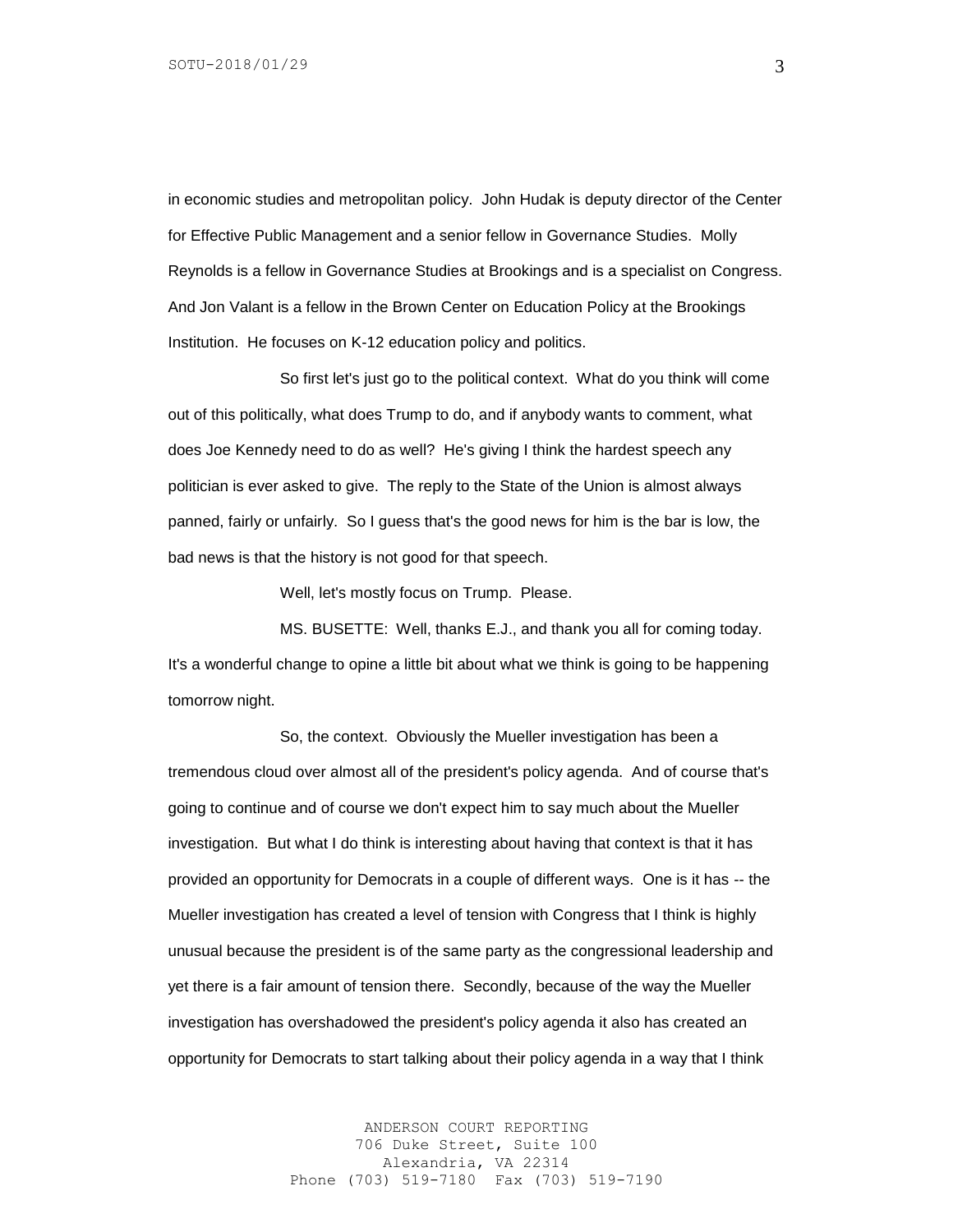might not have happened had he not been confronted with the Mueller investigation.

So I'll stop there.

MR. DIONNE: John?

MR. HUDAK: So quickly, I think what the president and what Representative Kennedy need to do actually is something quite similar, and that is talk about who they are not. The president needs to look out at an audience and not talk about someone who's divisive, not talk about someone who is under multiple investigations, not talk about someone who has had trouble articulating a viewpoint on a variety of areas of policy, particularly over the past few weeks. He needs to think about the broader American electorate with whom he has had a struggle in his first year connecting with. He needs to essentially step away from the president that he has been over the past year and think about the president who he wants to be for the next three. And that's going to be someone with different rhetoric, different ideas, and a different approach with regard to how he works across the aisle but also within his own party.

And in a lot of ways Representative Kennedy has the same task in one very important sense. And I say this sensitive to white males with red hair, but he is not speaking to white males tomorrow night. His party does not want to hear a white male perspective. They want to hear what he is going to do for women's rights and for policies that affect women disproportionately, they want to hear about he'll do for race relations within the African-American community. They're looking to hear what he's going to do for dreamers and for other immigrants from a variety of countries around the world. And while I think the optics of Representative Kennedy giving the Democratic response is actually quite poor, particularly with the last name that he has, I think he has an opportunity to show what the Democratic Party stands for even if you optically are not necessarily what the Democratic Party is looking for.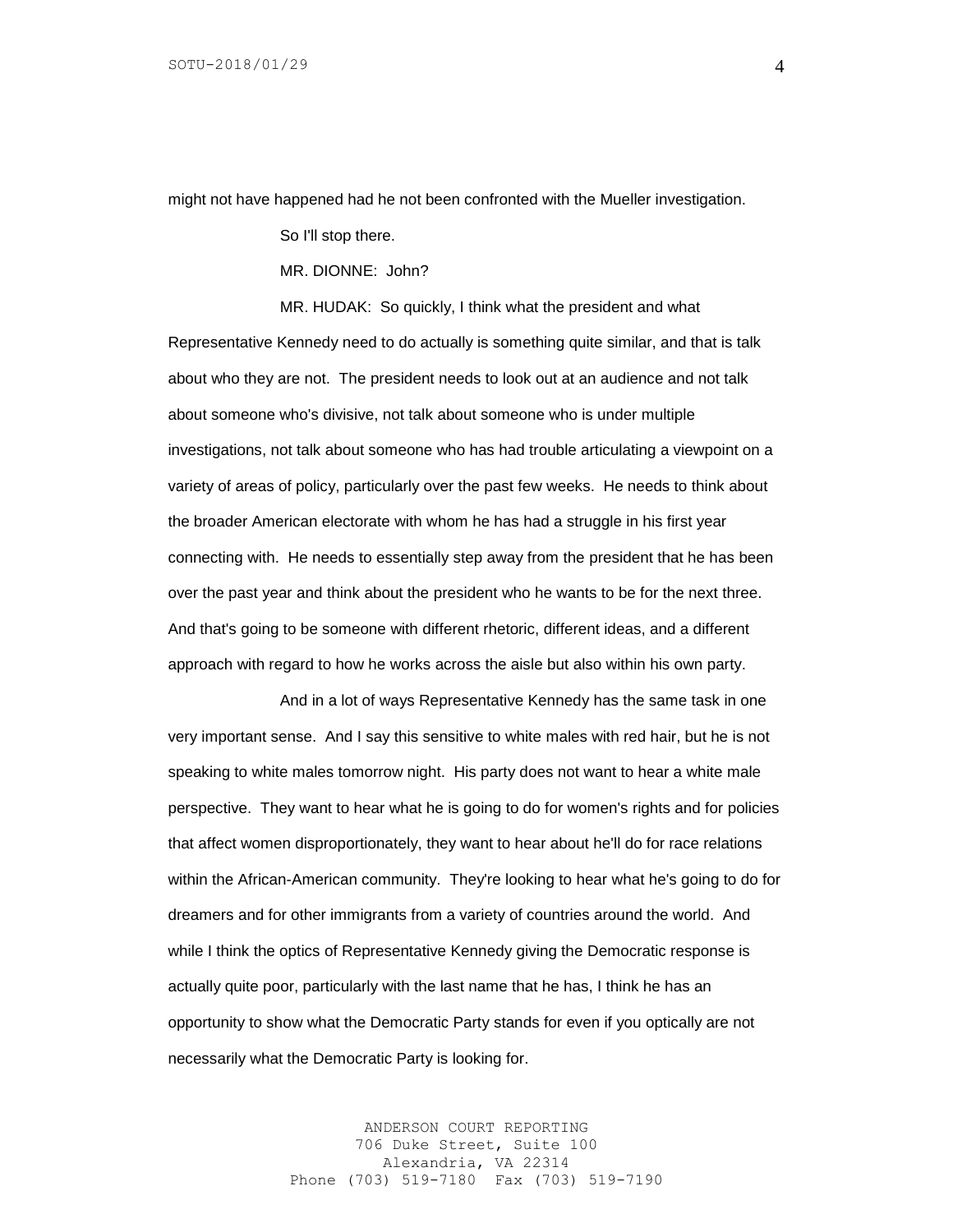MR. DIONNE: That's interesting. I want to follow up on that. Molly? MS. REYNOLDS: Thanks, E.J. So I think to the extent that President

Trump has a political problem right now, and E.J. mentioned his high disapproval ratings, it's not at all clear to me that anything he says or does tomorrow night is going to correct that over the long-term. So to the extent that we have evidence of what State of the Union addresses mean for public approval, sometimes the president gets a small bounce, but it rarely moves the needle significantly and it rarely does so for a long period of time. Its effects generally don't persist. And some of that is because over time the viewership of the State of the Union has become more partisan, so now people of the president's party are much more likely to watch the address, people who don't identify with the president's party are likely to turn on something else on a weeknight. So that means that not everyone is seeing the speech. And so I think that going forward, particularly into the congressional midterms in November, to the extent that they're watching presidential approval as a signal of what might happen, what happens tomorrow night really isn't going to change much for Trump.

MR. DIONNE: Thank you. I think viewership of NBA games will tilt very Democratic that night. (Laughter)

Go ahead.

MR. VALANT: So I'll mostly echo what Molly just said. So I think one of the lessons from the media response to last year's address to the Joint Session of Congress was that the bar is very low for the president when he's makes these kind of addresses. It's also not very difficult to look presidential on that stage. So I think tomorrow is mostly a matter of sort of staying on script, reading through the script, and looking friendly. The bigger challenge for the president will be in the couple of days that follow, to not step all over his own speech and sort of change the storyline.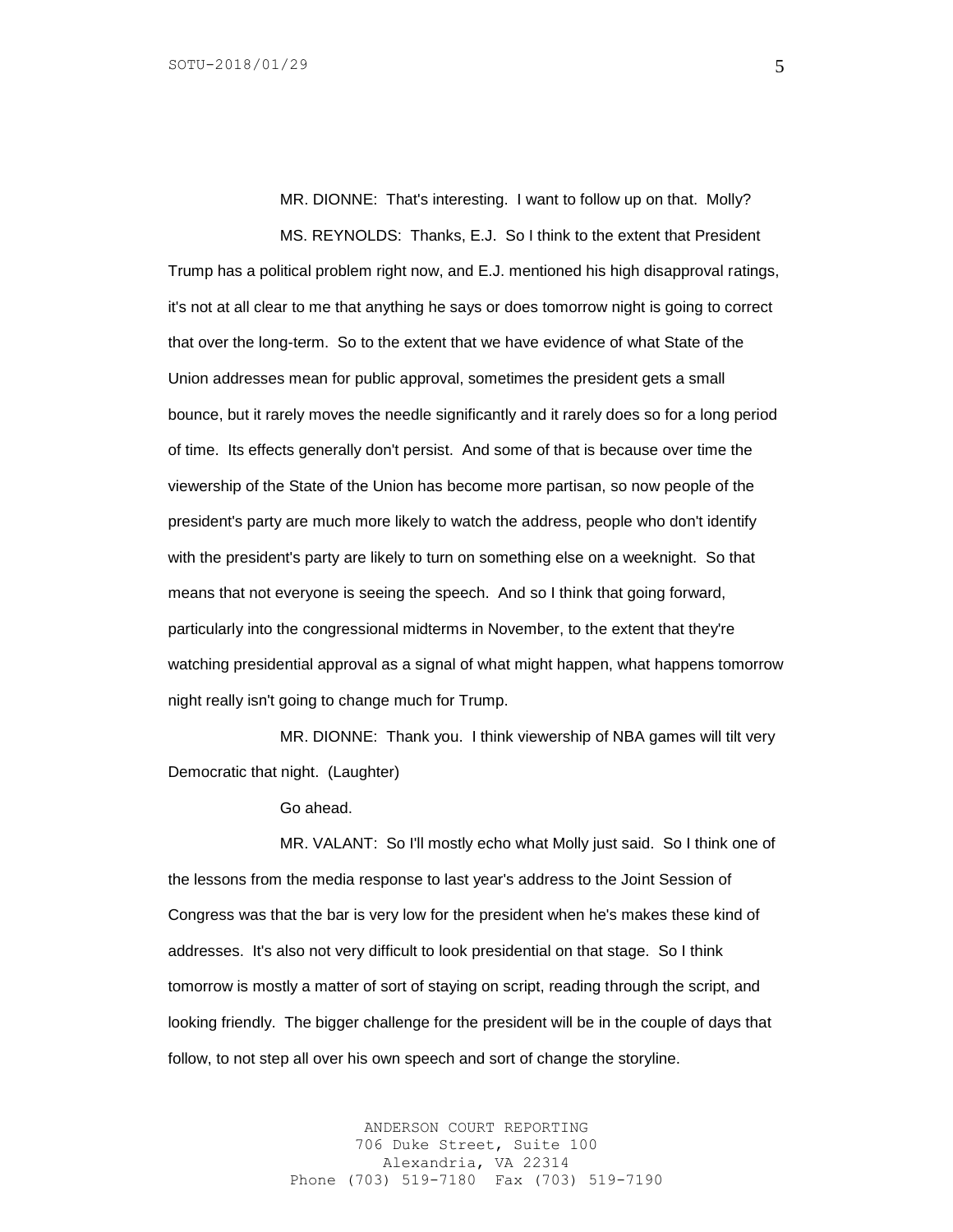Now, I think for the Democrats this is -- to John and Camille's points -- I think this is a chance to start to define an agenda in advance of the 2018 elections. So where Trump doesn't seem all that interested in talking policy specifics, this is sort of the first chance the Democrats have to sort of say this is who we are and this what we'll do, and to not look like they're just reacting to the news of the moment, but to start talking about education and healthcare and all of these issues on their own terms.

MR. DIONNE: Yes, this is -- I think that's a great point. John Hudak recently returned from giving a talk in Las Vegas and I think there will be two betting lines, one is if he simply reads from the script will he be praised widely as presidential, and the second betting line will be does he or does he not Tweet something quickly to shift the focus off the message of the speech. And it's going to be very interesting to watch.

Just before I turn to policy I wanted to pick up on what you said, John. I suppose coming from Fall River, Massachusetts, where the turnout slogan was often vote for the Kennedy of your choice, but vote (laughter) I was surprised to hear you say that Kennedy name is a negative for the Democrats. So just to pick up on two points you made, one is on Trump, I think you described his goals extremely well. The question is what's your sense of how long that can last, especially given Molly's point? And secondly, it seems to me Kennedy was picked precisely because in a way the Kennedy name symbolizes unity across the various wings of the Democratic Party, including African-Americans and Latinos, but he can also speak as he is from a white working class town, to non-wealthy whites. So I'm curious why you see him as a negative, which of course violates every sense of my hometown, but also your take on Trump.

MR. HUDAK: So with regard to how long Trump can remain a different kind of president, and that is the president who he projects tomorrow night. Obviously we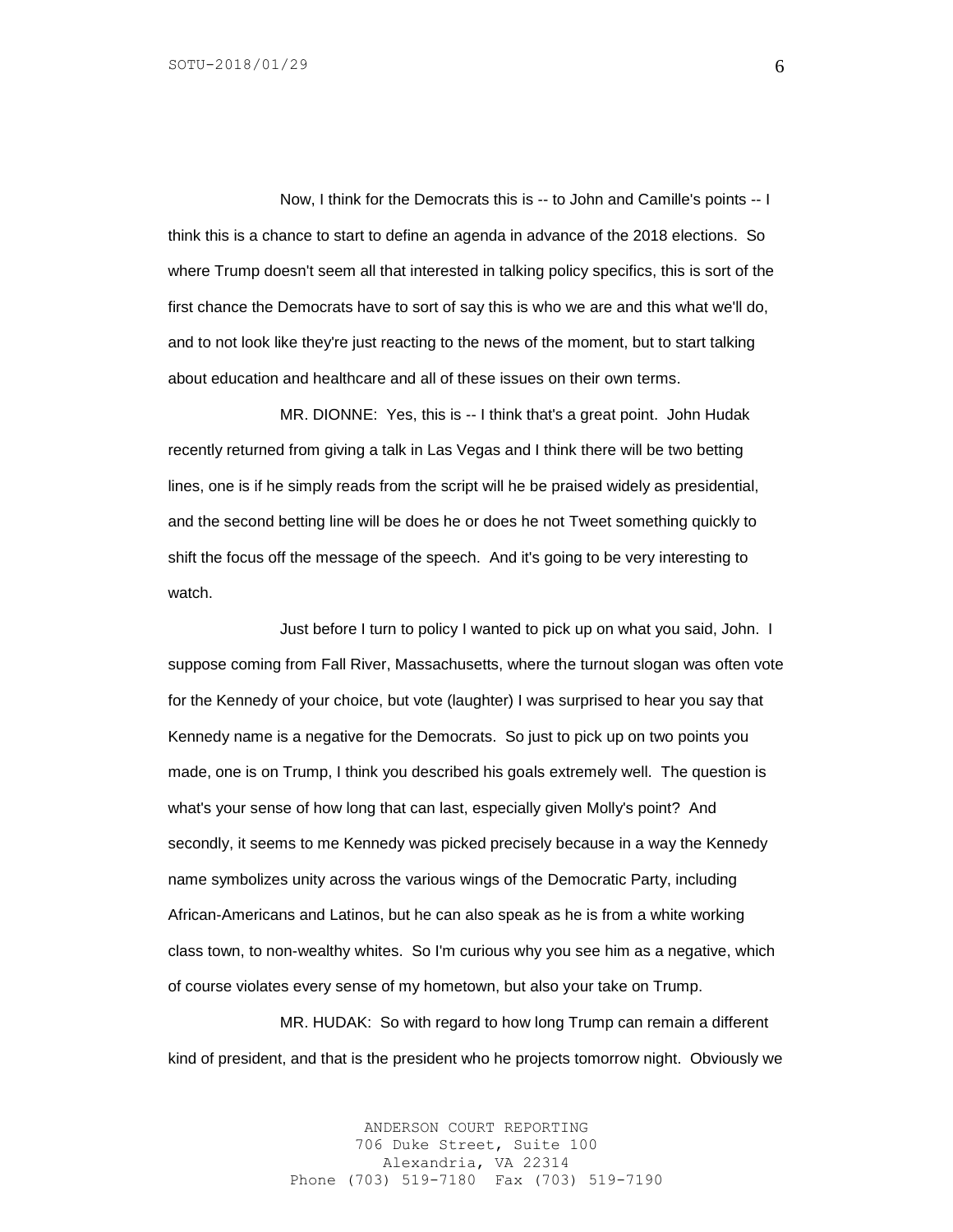all, I think, naturally fall back on who we are naturally. And if you are putting on a costume on Halloween you're not going to wear that Halloween costume on November 1. And I think if the president puts on a costume tomorrow night it might look great and it might end up getting him some rave review, but ultimately Donald Trump is Donald Trump and that's what his base likes about him. His base will not like if he comes out as more traditional politician tomorrow night. And I think he'll hear that from Fox News, he will hear that from Breitbart, he will see that on Twitter, and that will push him back to the Donald Trump we've known for the past 53 weeks and not the Donald Trump who he might project in a 50 minute speech.

With regard to Representative Kennedy, it's absolutely true that the Kennedy brand has appeal in the Democratic Party. I think over the last year though we've seen significant powerfully vocal forces within the Democratic Party showing their disdain for dynasties, their disdain for the politics of tradition, and of a brand name overriding policy. And so while I think Representative Kennedy is right on policy in a lot of ways, I think the idea that you have the right last name and so you get to do what you want to do is something that is turning off a significant number of progressives in the United States. And even if he works hard at it there is still going to be this skeptical portion of the Democratic Party who is going to look at him and say that is not who we are anymore. Most people voting in this electorate did not fall in love with Jack Kennedy, they were not born when Jack Kennedy was alive. Jack Kennedy does not do for them what he does for Nancy Pelosi or Chuck Schumer or Bill Clinton. That is the old Democratic Party. The new Democratic Party, frankly doesn't give much of a damn about the Kennedys I think.

MR. DIONNE: That's very interesting. And I also think there is -- I've heard some pushback, a party that is sort of heavily African-American, heavily Latino, the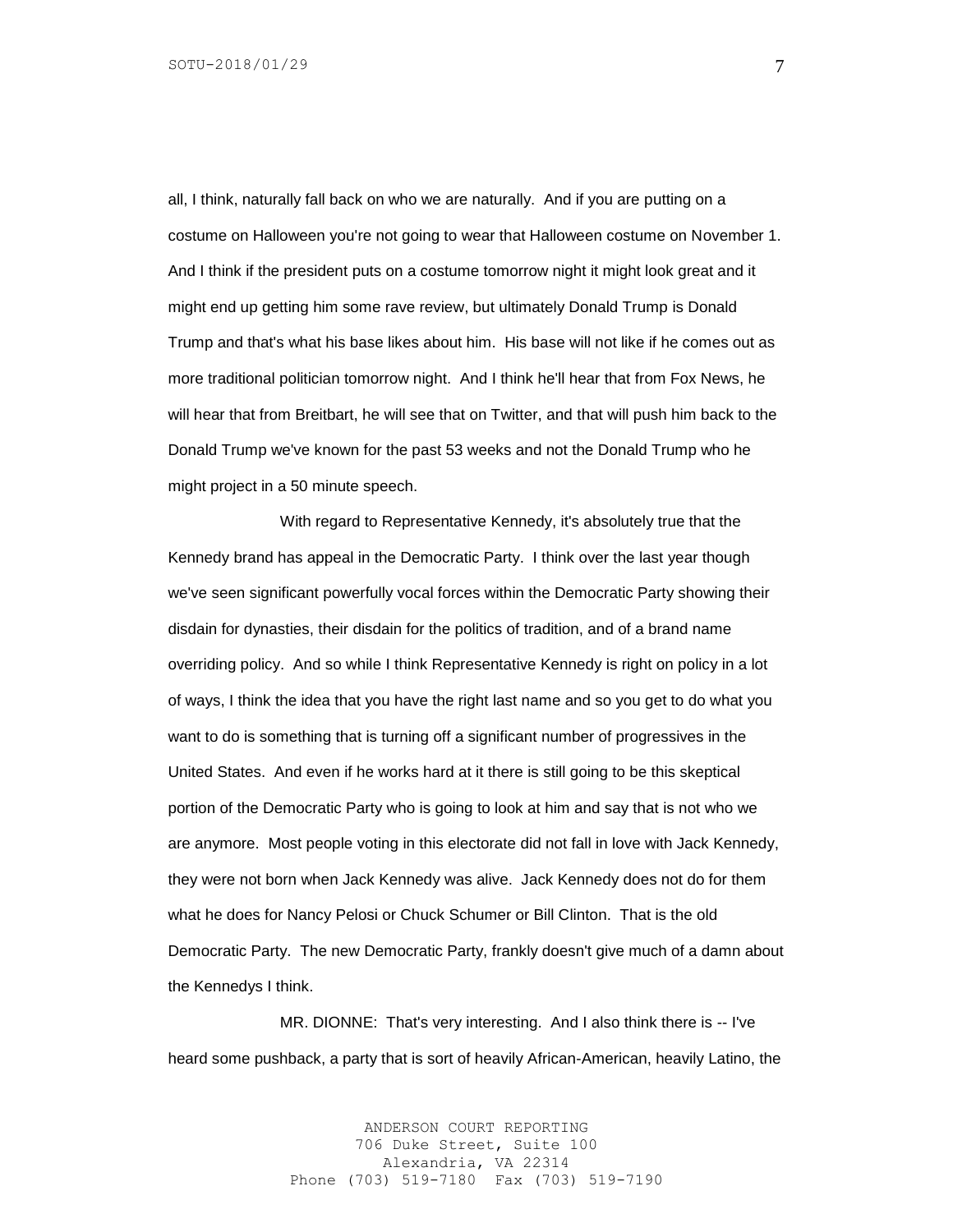us.

most loyal of constituents of the party have spoken of where is our representative. And I think that will be part of the conversation.

So, Camille, you can pick up on the politics if you'd like, but I also just want to ask, moving to policy, what do you expect to hear about the economy beyond the fact that we will hear that this is the greatest economy that's ever existed anywhere on any part of the world? What are we going to hear about the --

MS. BUSETTE: Or any galaxy.

MR. DIONNE: Yeah, that's true. The Mars economy has got nothing on

MS. BUSETTE: So obviously I expect him to talk about jobs and I expect him to talk about the health of the stock market. And I expect him to be very combative around trade. With respect to jobs, I think this is how he's going to frame it, I think he's going to talk a lot about the decreasing unemployment rate and he's going to tout that clearly as something that he can take credit for. Where I think he might miss the mark, and I think this is to the point that my colleagues have made, is I do not think he's going to take this opportunity to talk about the areas of the economy where jobs have not been produced or the people, the groups in the economy that have not been as fortunate in a growing economy as others. So, for instance, I don't think he's going to talk about the fact that even though the African-American unemployment rate at 6.8 percent is lower than it has been historically that it is considerably higher than the overall unemployment rate. He's not going to talk about the fact that Latino unemployment is also higher than the overall national unemployment rate. He's not going to talk about the fact that pockets of the United States, so, for instance, the Cleveland metro area where unemployment again is higher than it is overall for the national economy. And then again you will see that with people who have less than a high school degree again are -- there are 6.3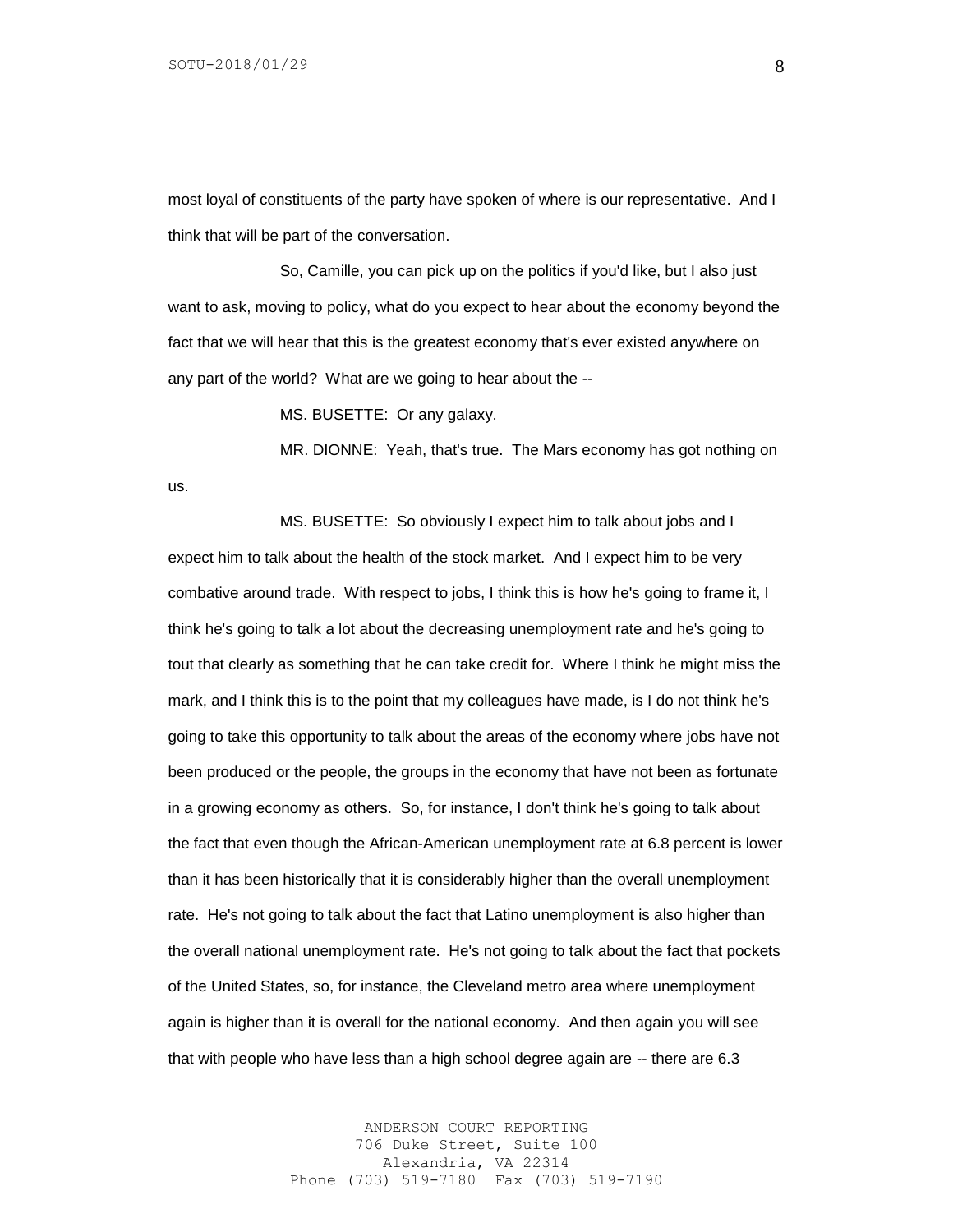percent of those folks who are unemployed, 6.3 percent unemployment rate there, which means there again about 2 points above the national unemployment rate. So I don't expect him to talk about that, but I think that's actually going to be a real problem for him because this is really an opportunity for him to set himself up and the party up for the midterm elections. And the fact that the stock market is doing well, that the unemployment rate has come down, does not mean that there are still not pockets of people who are in distress. And we can see that also from other statistics, for instance, the opioid epidemic, which is actually growing. And there has been a lot of coverage of the kind of death and despair sections of the economy and of the populous. So I don't think he's going to focus on that.

The other part of the economy which I think another president might have focused on is the tension that has erupted around jobs and opportunities for women and what they have to do in order to make it in this economy. Another president might make some reference to the Me Too movement. He will not, for obvious reasons, but again I think that's a mistake. So in some ways I think he's going to frame the economic outlook as extremely rosy, maybe with the exception of trade, which of course he's going to be very -- I expect him to be quite contentious about, but he's going to frame it as pretty rosy and he's going to neglect those people who are going to be pretty central when we come to the November midterm elections.

MR. DIONNE: Thank you. John, I want you to build on what you've already said to talk about also how this speech is messaging for the midterms and what you think he'll be looking to do. And in particular I'd like you to talk about three issues that you know a lot about and care about, infrastructure and immigration, and I add marijuana, not because Jon has a deep personal interest in marijuana, but because he has a great professional interest in the subject having written a book called "Marijuana: A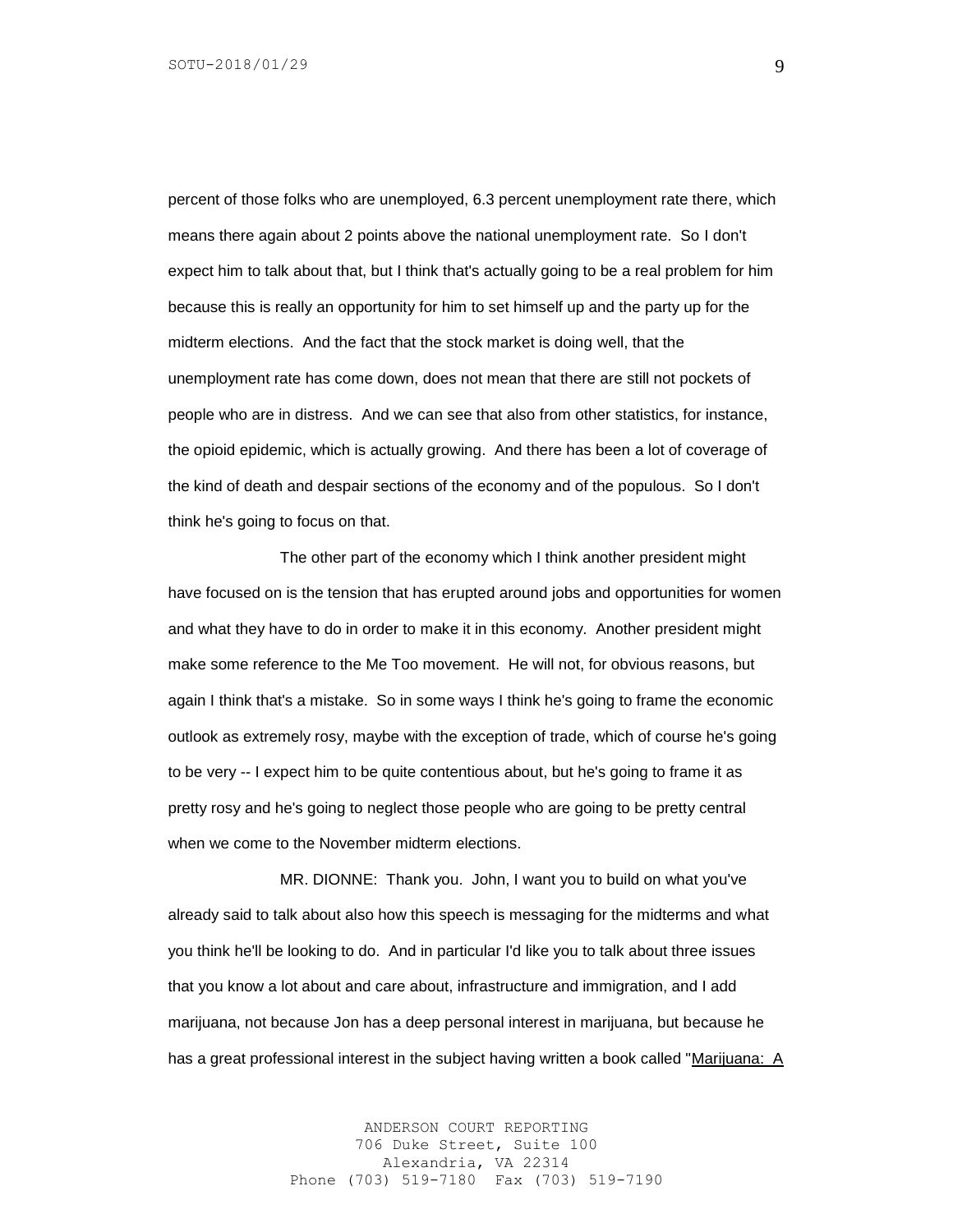Short History". But I'm not sure he's going to talk about that at all tonight, but I'd love to hear you on infrastructure and immigration.

MR. HUDAK: Sure. So the president needs to recognize that tomorrow night's speech is really the beginning of messaging for his party for 2018. In many ways the president goes it alone a variety of perspectives, not thinking clearly or strategically about what his words will mean for the party brand. But in a lot of ways the State of the Union in a midterm year is a way to frame what Republicans' message will be. Democrats get criticized quite a bit right now in the conversation around whether there will be a wave election, whether they'll take back the house, or what have you because they don't have a brand, they don't have a message, they don't have a unifying theme. But it's important to ask, what's the Republicans' unifying theme? Ignore his tweets? We passed a tax bill? That is not a message. But the president has the opportunity to create that message and craft that message that will then tell the senate committee and the house committee, this is how you need to run an election and this is how I will help you. Whether that will get through within the White House, it's hard to imagine that the president has the team around him who will be savvy enough to push that, but he could do it quite well. And if he can come up with that message, if he can work with the Congress to craft that message, it could be a powerfully political speech tomorrow night. Otherwise it will be a missed opportunity.

And the way the president does that is he talks about issues that average Americans care deeply about, not necessarily his base, but talking to the moderates who have now lost support for the president but who voted for him 14 months ago. It's important for him to think what does America care about when it comes to infrastructure. People are ready for shovel ready projects, people look around their communities at the infrastructure that exists and they don't smile about it, they see the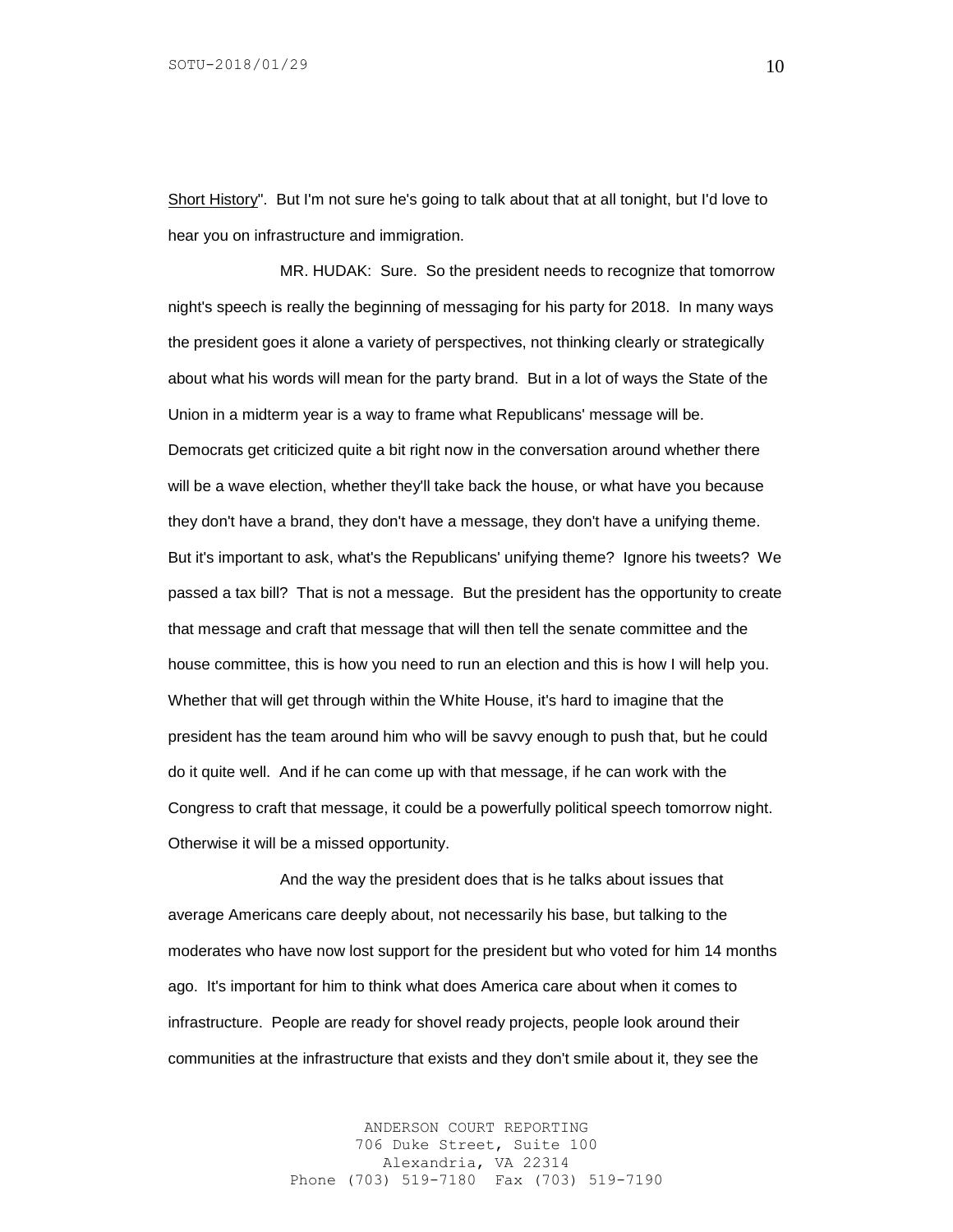crumbling infrastructure and they want solutions to that. That's not a Democratic issue, that's not a Republican issue, that's an issue that unites Americans. And the president interestingly doesn't have to become a policy wonk to communicate with Americans about how to pay for it, what it will look like, how many jobs it will create. He can talk in very general ways, which he's actually quite good at, in terms of telling Americans this is what I want to do for you and this is what this government can do for you and I will promise that we'll do it in the next year. That's something a lot of Americans, not just his base, want to hear about.

And it's true for immigration policy too. The president is in a difficult position when it comes to immigration policy given the rabid views of his supporters versus the overwhelming views of most Americans when it comes to issues like DACA, when it comes to issues like border security, when it comes to issues like comprehensive immigration reform. But there is a needle to thread, there is a way to put out a comprehensive immigration reform plan that doesn't give everyone everything they want, but checks boxes off that people need. The average American wants that. Fox News might not, Breitbart might not, other right wing media might not, but that's not how the president gets reelected, that's not how Republicans hold the house. They need to communicate to more Americans. And finding these issues -- and as E.J. said, marijuana policy, absolutely not going to come up in the speech, but it is an issue that unites a lot of Americans, 64 percent of Americans support recreational marijuana reform in the United States, 90 percent of Americans, including 85 percent of veterans in this country, support medical marijuana reform. That's an issue the president won't touch with a 10 foot pole. And that's a mistake. That is one of those issues that he can talk about and people can think, you know what, that populist message through the campaign and the message in his inaugural speech about returning the power from insiders in Washington to the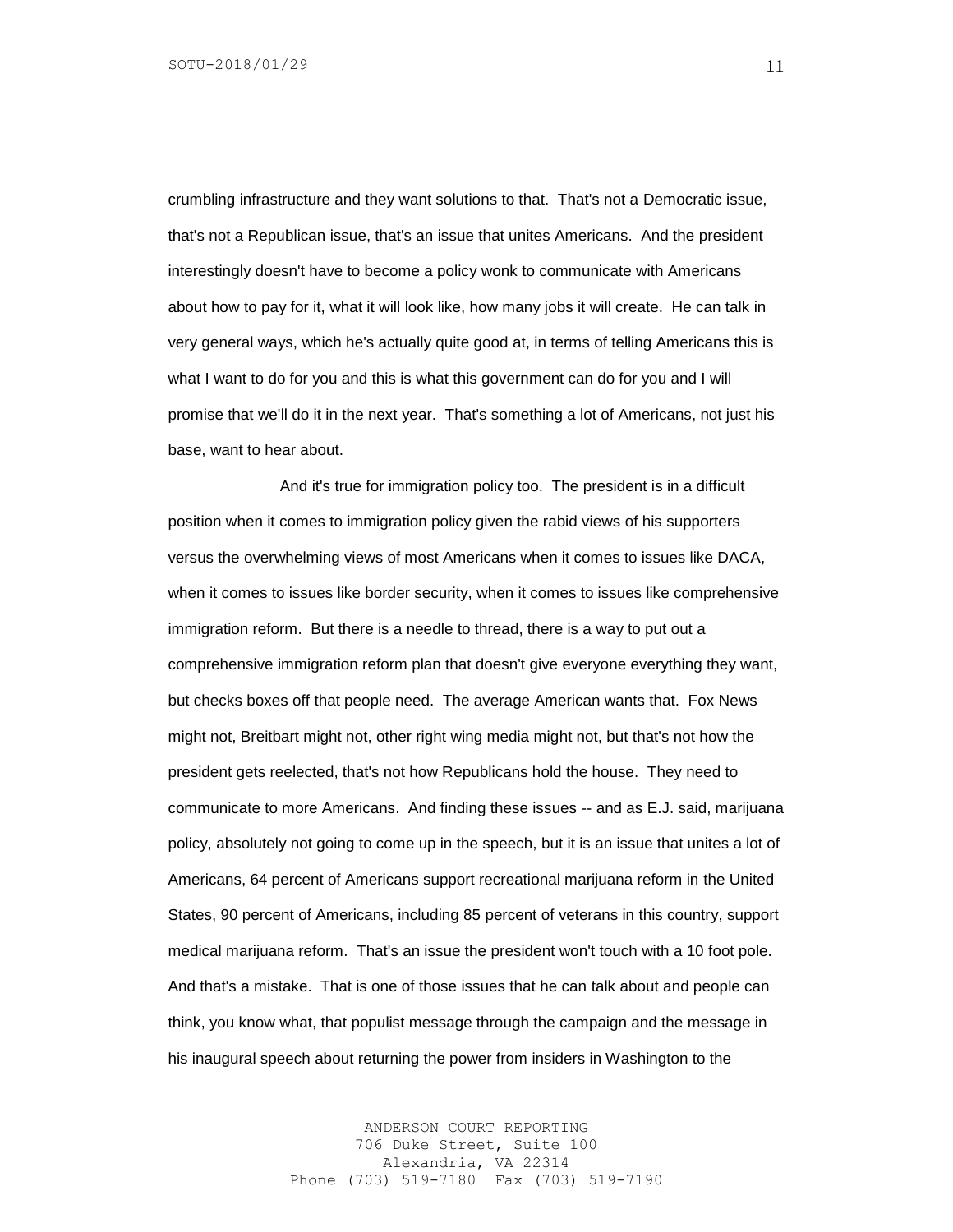people, that's real. He's talking about an issue that most presidents wouldn't talk about in a speech, marijuana reform, but we care about that, we support that, that's our kind of president. It might not be marijuana, it might not be infrastructure, but finding issues like that, looking like a different kind of president for touching issues that presidents wouldn't normally touch is something that MSNBC might end up hating but an out-of-work steelworker in Youngstown, Ohio is probably going to nod his head and say, yeah, I lost some faith in this guy over the past six months, but maybe I'll give him another try.

MR. DIONNE: Thank you. A lot to discuss there. Thank you so much.

Molly, can you talk about what the speech means for setting Congress' agenda, and specifically around the current immigration negotiations, the leaked plan, apparently the Steven Miller plan, was not exactly unifying and it looks like the Congress, at least the Senate, might go its own way in negotiating. So how can he influence the congressional agenda?

MS. REYNOLDS: So for me this is usually one of the most important functions of a State of the Union Address, which is to tell Congress what the president's priorities are, to say here are the set of issues that I as the president care about and that I want you to, Congress, to work on over the next year.

When we think about President Trump's time in office so far, from my perspective he's actually had a very thin legislative agenda. Most of what Congress did last year were not things that President Trump was pushing for, they were things that Republicans and Congress wanted to do that they had pledged they were going to work on, namely the ultimately failed attempt to repeal and replace the Affordable Care Act and then the Republican tax bill that passed and was signed into law at the end of last year. So those are sort of conventional Republican ideas, they're not things that kind of we identify really strongly with President Trump. They're things that congressional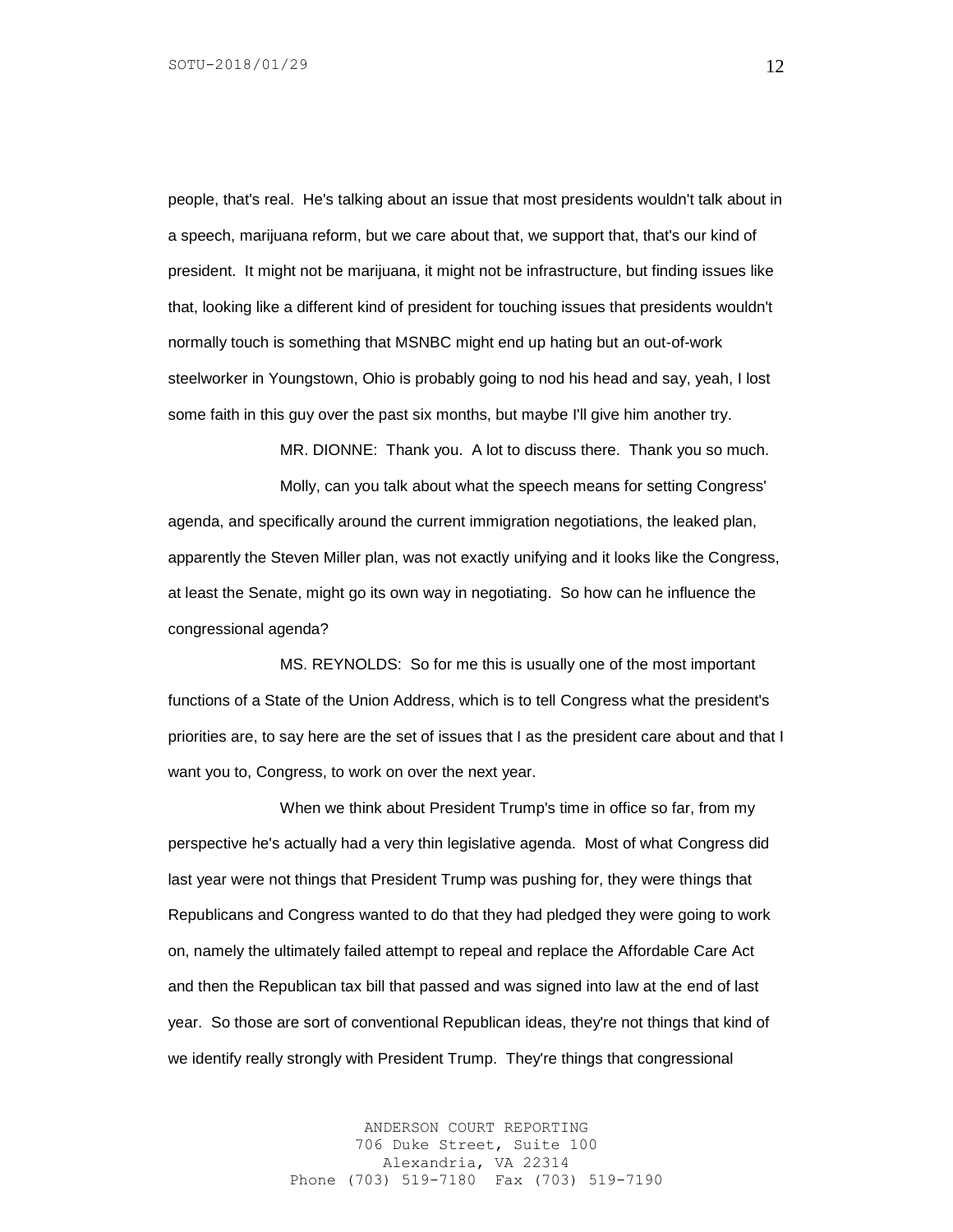Republicans were pushing.

And so thinking about going forward into 2018 I think congressional Republicans actually could use some effort from President Trump to present them with a unifying agenda, particularly on immigration. And up to this point President Trump has not been terribly effective at doing that. So he's been -- if we start back in say September of 2017 he's been all over the map on what he's said publicly, what he's said privately about what he wants Congress to do. So we can start with when he announced that he was going to end the DACA program. He makes that deal, the tentative deal with Minority Leader Schumer and Minority Leader Pelosi, and then he backtracks on that. John Kelly says that Trump doesn't actually want a physical wall, Trump says, no, that's not true. I could go on and on about sort of how all over the place he's been in his public pronouncements on this. And so if I think we're going to see meaningful action on immigration, whether it's in the next several weeks before the next government funding impasse appears before Congress, on or before February 8, or over the months to follow, I think Congress, particularly Republicans, are actually looking for some leadership on the White House, and it's not from the White House and it's not exactly clear to me what that's going to look like or where it's going to come from.

On infrastructure, I think all reporting suggests that Trump will talk about infrastructure and his infrastructure plan in the speech tomorrow night. That plan is the mythical two weeks away. It's been that way for much of Trump's presidency, but we're starting to hear some more details of what it might look like. And one thing that will be very important for me to watch is to what degree does the infrastructure plan have the power to start creating some divisions within the Democratic Party? So one thing that we did not see a lot of during 2017, mainly because the Congress was pursuing these Republican policy goals on healthcare and taxes, was that allowed Democrats to stand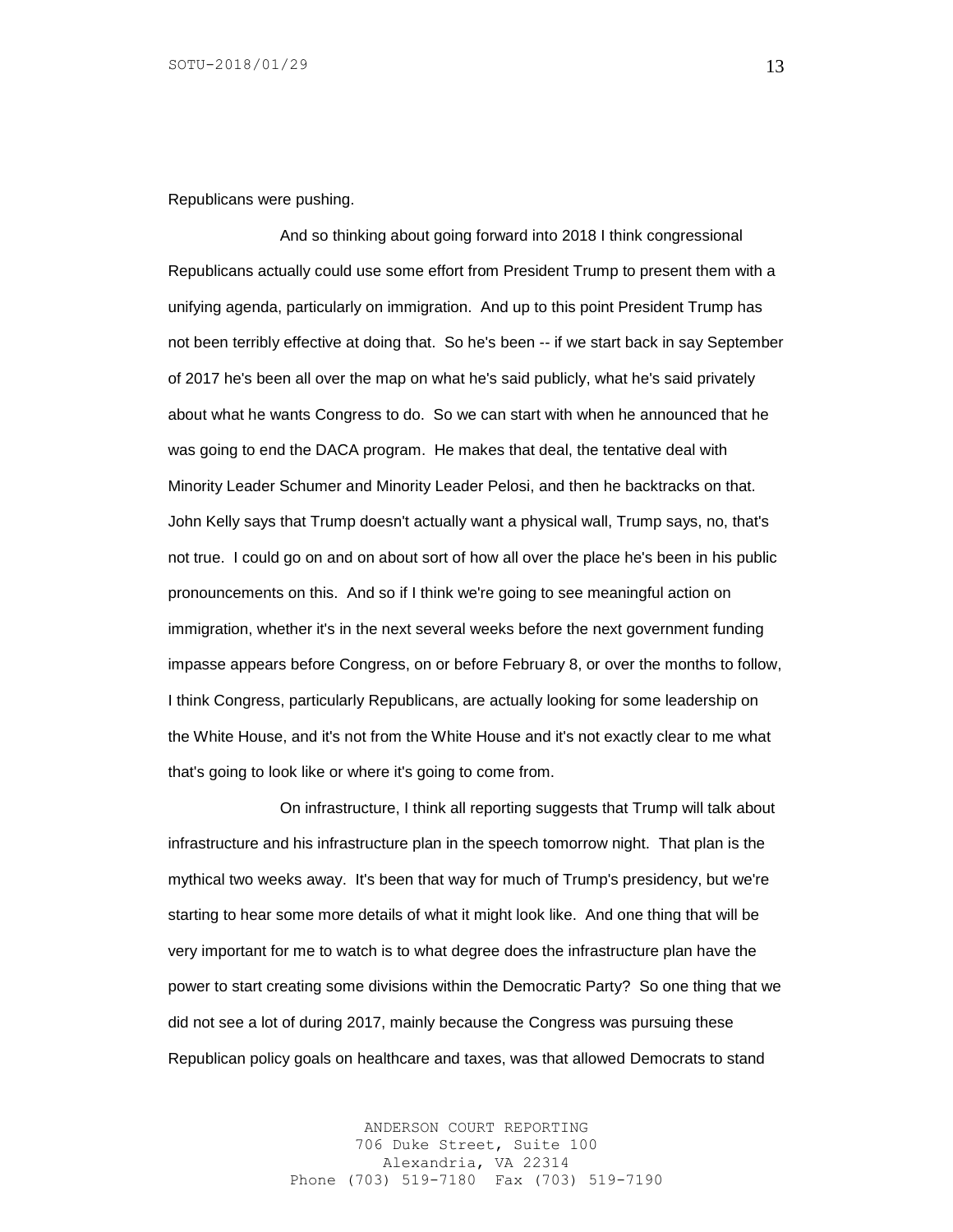pretty unified in opposition to what Republicans were doing. We could have imagined a tax bill that might have divided some of the Democrats, particularly some of those Democrats from red states in the Senate who are running for reelection this fall, but that's not the tax plan we got. We got a tax plan that was very easy for democrats to oppose in a unified way.

On infrastructure, however, depending on what the infrastructure plan looks like, I could imagine that that might start to drive some wedges between the red state Democrats and the rest of the Democratic Party. At this point it sounds like it's going to be a small amount of federal investment that's really meant to drive a lot of private investment. I don't quite know how that will break down, but as we kind of think about what Congress is likely to do this year, which is frankly not a whole lot that they don't absolutely have to do, and they're going to have trouble doing the things they absolutely have to do because they've proven to be pretty bad at that recently. I think infrastructure is something we'll hear some conversation about and so it will be important to me to watch exactly what that message comes out as.

MR. DIONNE: Thank you. I want to turn to Jon on education, but I want to put a question out there for you guys to think about, which is (a) infrastructure -- Trump led with it early on, could have put the Democrats in a very difficult position and he didn't choose to -- because Democrats have been arguing for infrastructure spending forever - he didn't choose to do that. And why -- I think the political context is now different. Secondly, if he does the spending light, tax incentive heavy infrastructure plan (a) I'm not sure how well that plays even with red state Democrats, and (b) that is more likely to drive money to prosperous states than it is to less well-off states. So I'd be curious how that plays. So I'll come back to that.

But, Jon, education is one of the most important things government at all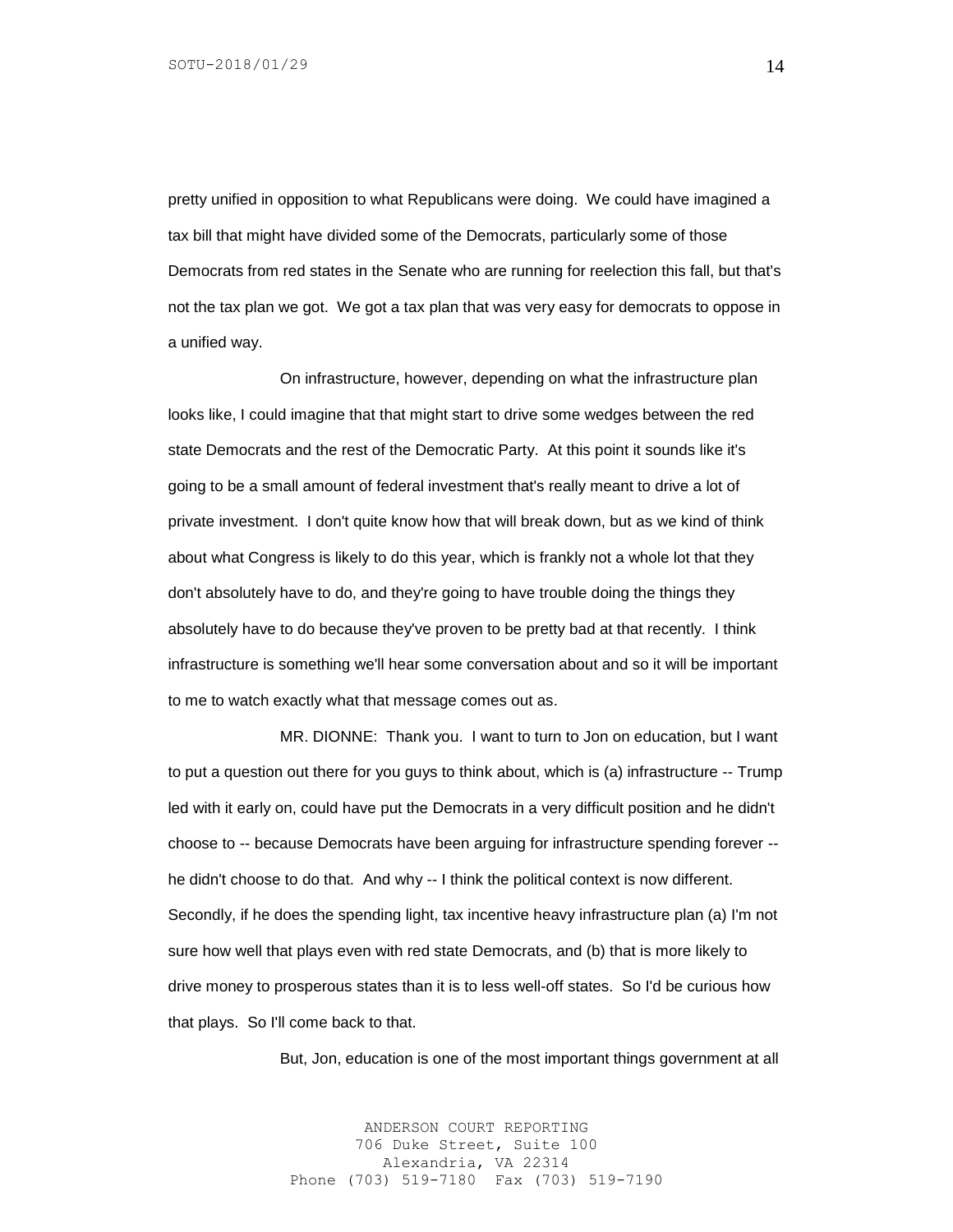levels does for the country's future and for its economy, yet education arguments have not been central to our politics so far. If I could combine two questions, one, what do you expect to hear about education and what has Trump been up to in this area that really hasn't gotten much attention over the first year of his presidency?

MR. VALANT: Sure. So I'll say that I will be very surprised if on Wednesday morning we are all talking about education policy. I will be the happiest person in this room if that's the case (laughter), but I will be very surprised if that's the case. The favorite talking point on education of the president, and really a large part of the Republican Party, has been school choice. So that is policies that either give public money to families to spend on private schools or charter schools, which are kind of publicly governed schools that families can choose and that operate more autonomously. So the president, while he was campaigning he called himself the nation's biggest cheerleader for school choice, he selected an education secretary whose background really was sort of exclusively in school choice, he kind of vaguely pledged \$20 billion for some kind of choice program, and very little of that has materialized in the first year. And part of the reason for that is a pretty interesting tension in the Republican Party at the federal level when it comes to education governance, which is that the Republicans do have some policy priorities that they could get done at the federal level. So they care a lot about these school choice ideas, they care about accountability, so holding schools accountable for their performance. But really their top priority is to get the federal government out of education policy making. And so the president and Secretary DeVos have had plans that I think look to a lot of people like they were very likely to materialize, and then they sort of went nowhere. And they went nowhere amid quite a bit of pushback from other Republicans who said these are state and local issues and not federal issues and not federal issues.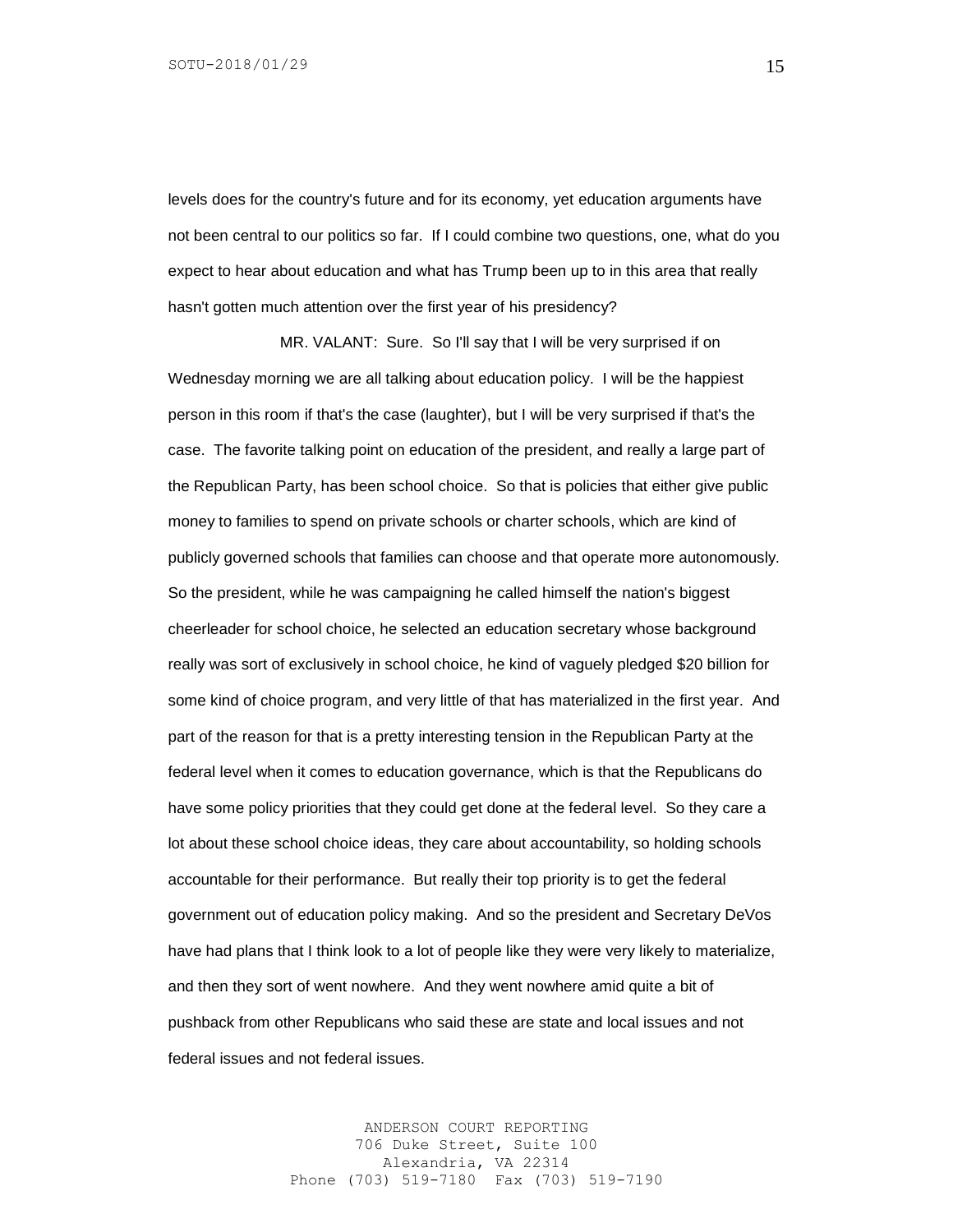So I would expect some discussion of school choice tomorrow night. I think it will be more rhetorical than any kind of particular policy proposal. What we have seen so far was an extension of 529 plans, so the plans that a lot of families use to save for college. They, as part of tax reform, they moved that down to K-12 too, which isn't a particularly coherent policy. Sort of the way that 529 plans work is when you let money sit long enough it accrues enough interest that then you have money to spend on college. That doesn't really work for K-12 when you're trying to cover kindergarten tuition a few years after you put money in. It's also not a very good plan for low income families because most families don't have a lot of money to throw into a 529 plan. So that plan hasn't been popular really with anyone, with Democrats, with Republicans, or really with anyone. So they haven't done very much. I think he'll probably speak a bit about it because he always speaks a little bit about school choice.

As far as other topics I think he'll touch on, I would expect to hear a little bit about deregulation. So deregulation has been a priority not just in education but sort of across all of the policy areas. They have done quite a bit to deregulate in education. They have pulled back on sexual assault on college campus guidance, which I don't think we'll hear much about that in particular, but they've sort of pulled back on teach preparation regulations, lots of different regulations, and they have more in the plans. So they're looking to deregulate for profit colleges and student discipline, and they have other plans there. I think we'll also hear a fair amount about higher education. The Higher Education Act, which governs the country's financial aid system, is up this year and there's a good chance that we see some movement on that. We also might see some movement on vocational and career education. So I think we'll see a bit there.

And then as far as what I hope to hear, if he's talking about school choice I hope that it is framed in terms of how we create opportunities for low income kids to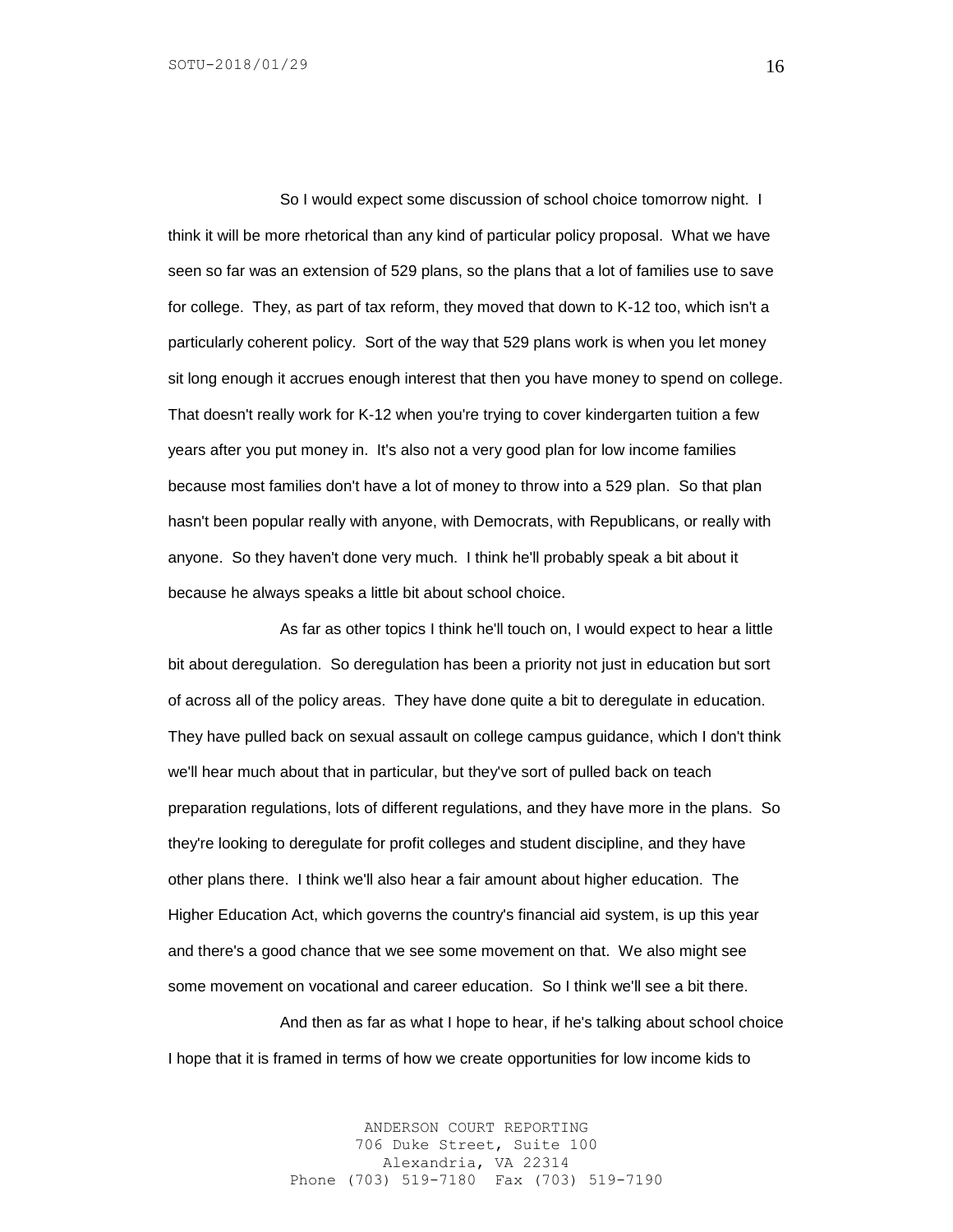access schools that their families can't access. So there are kind of a couple of different ways of talking about school choice policy and thinking about it. One way is that even virtually every family in the country has some opportunity to choose schools because you can choose where you live and school choice policies can sort of extend that opportunity more broadly. Often that has not been the way that the Trump Administration has talked about school choice. It's sort of talked of it in terms of correcting the failures in the public school system, which I find sort of divisive and unhelpful and unclear about what that means for policy.

I also would be very surprise, but very happy if he makes any allusion to what we in kind of the education call the school to prison pipeline. So a very hot issue right now in education that hasn't really surfaced more broadly is the experiences that poor and minority students have with authority and with discipline in schools can often create lots of problems downstream. And the Obama Administration issued some guidance to schools about how to handle that and how to avoid discrimination in student punishment. The Trump Administration looks like it's poised to pull back on a lot of those guidelines, but we really don't know. They haven't told us much. So I would be very pleased to hear something positive on that, but I'm not expecting it.

MR. DIONNE: Just a quick question, in certain ways higher ed -- if you could elaborate a bit more -- in some ways the most important policy choices that Congress has made with Trump are in the tax bill, the taxing of the endowments of I guess the 30 largest endowments in the country. The tax bill might end up having the effect of reducing charitable contributions given the way the tax rates work. Could you talk a bit about that?

MR. VALANT: Sure. So there is an interesting political dynamic that is developing with higher education, which is we're starting to see a split in how sort of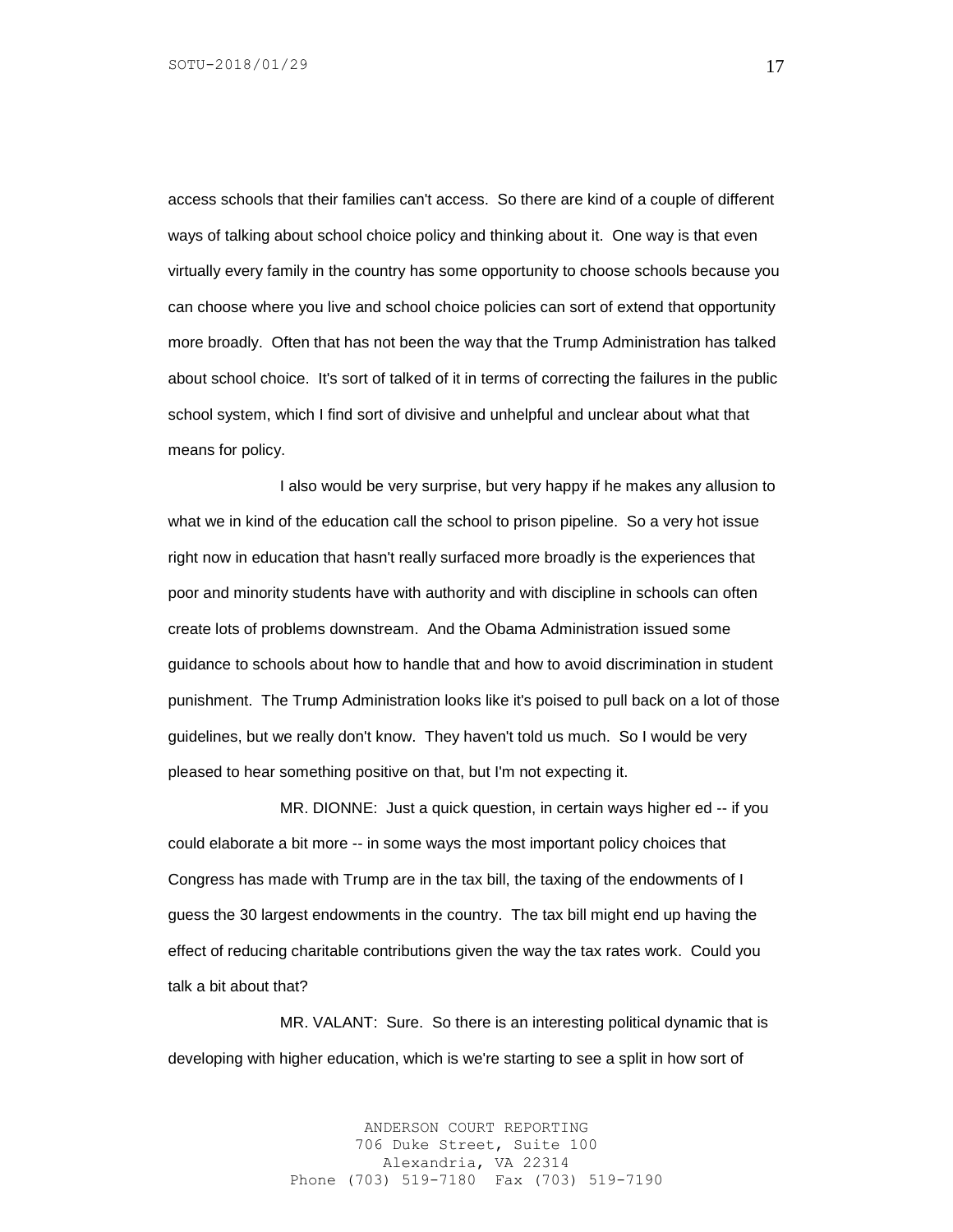interested and pleased and satisfied Americans are with higher education and institutions of higher education more generally. Republicans are growing more and more skeptical of just universities in the country. And some of that is rooted in concerns about free speech, which also is a topic that I think we might hear a little bit about tomorrow. But it looks bigger and broader than that. It looks like some of it is about skepticism that as many kids need college degrees as are currently getting them. And so it seems like the Administration is sort of making moves along those lines.

Having said that, I do think there actually is some room for some bipartisan work in areas like streamlining the FAFSA, the college financial aid application process, and the Perkins Act, which is kind of career and technical education, like vocational education. I think there's room for some bipartisan work, but it has been a very active area and I think it will continue to be a very active area.

MR. DIONNE: Thank you so much. I am really, by the way, very happy you mentioned deregulation. And we can't cover it all, but in some ways the biggest accomplishments of the Trump Administration, which are in the eyes of its critics obviously quite negative accomplishments on deregulation in the environmental area, what looks like the dismantling of the Consumer Financial Protection Bureau, other consumer protections, labor protections. This is a very big deal. And in a way I think the Administration has profited from doing these things largely under the radar as all these other stories have taken prominence. And education is one area where that's important.

We are going to turn shortly to the audience, so get your questions ready. I just want to pursue a couple of lines opened by my colleagues' excellent discussion. I want to put out a thought, which you can respond to and then I want to focus briefly on sort of a follow up on infrastructure, the thought is it would seem to me there will be two clear messages coming out of this. One is the economy is doing great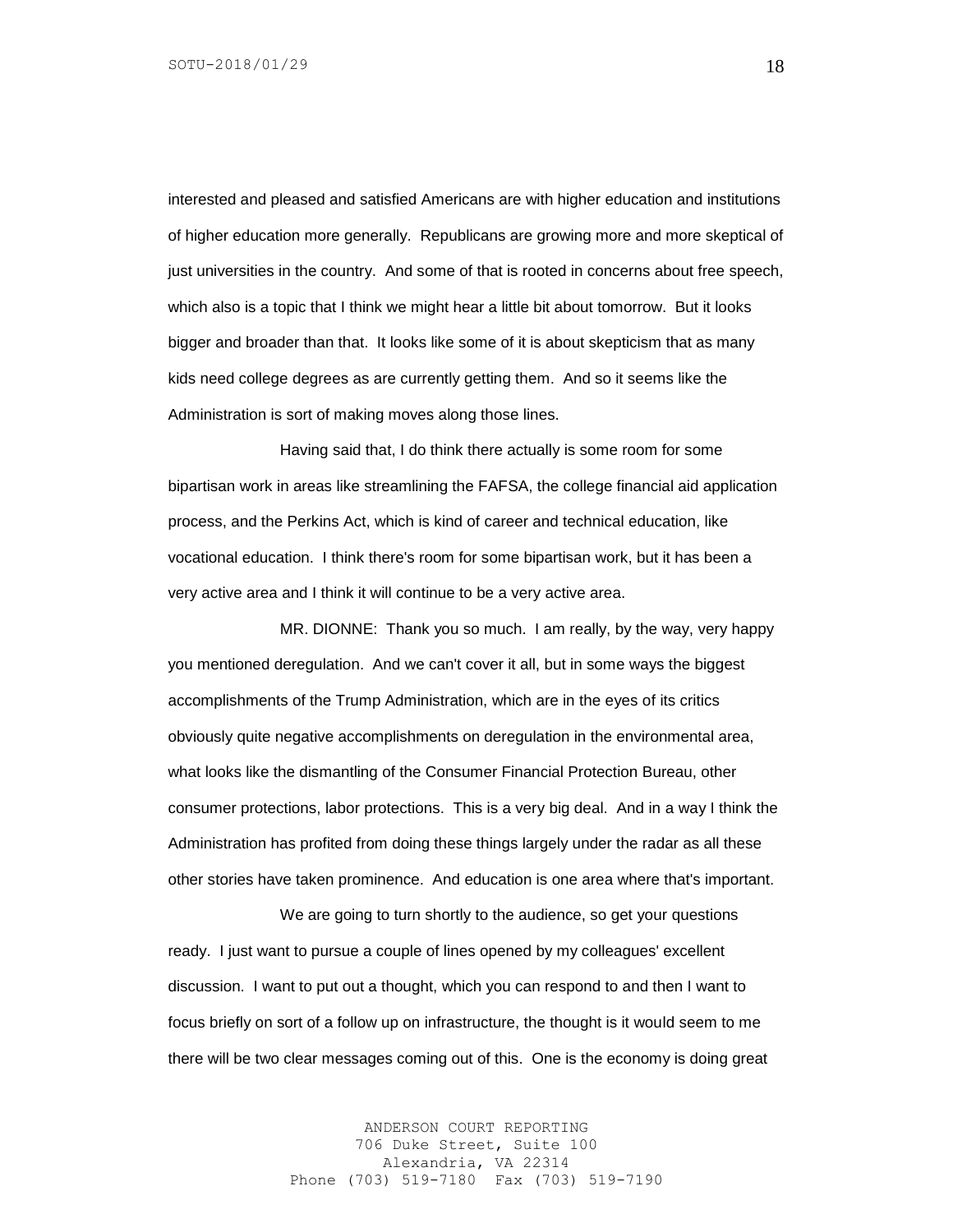and it's because of our tax cut and now this is no longer the Obama economy it's our economy, Trump and the Republicans. And then the second message, I suspect it will be a little less direct, but it's well we're willing to compromise a little bit on immigration but basically we're tougher on immigration than those Democrats. The first message designed for broad appeal, the second message designed to keep the base activated. That's my hunch if any two obvious messages emerge from this.

But does anybody have any follow up on the infrastructure because it does seem to me, as Molly said, it's come in two weeks for the last fifty-three weeks. And a lot of Republicans don't actually want to spend that money, which is probably why the - well, if we do it in the form of tax cuts it might have more traction. I'm just curious where any of you see that going.

Please, Camille.

MS. BUSETTE: I just wanted to comment on one thing that's not on infrastructure, but it's an omission that I think is going to occur in this speech around the economy, and that is about healthcare and the repeal of healthcare. I actually don't think he's going to say much about that. And that's a huge miss for him over the last year.

MS. REYNOLDS: So I expect he'll point out the fact that the Republicans' tax bill repealed the individual mandate. I think Republicans have been trying to get some traction with that as, you know, not necessarily a down payment on repealing the ACA, because like you I don't actually think that's likely to come back up this year. But I think that they're going to remind people that that happened. So I expect that he'll mention that, but I think more broadly. He may talk again in sort of the deregulatory space about some regulations that they're trying to roll back.

But on your infrastructure question, E.J., for me I think this is in line with the idea that much of what was worked on last year was not Trump's agenda, it was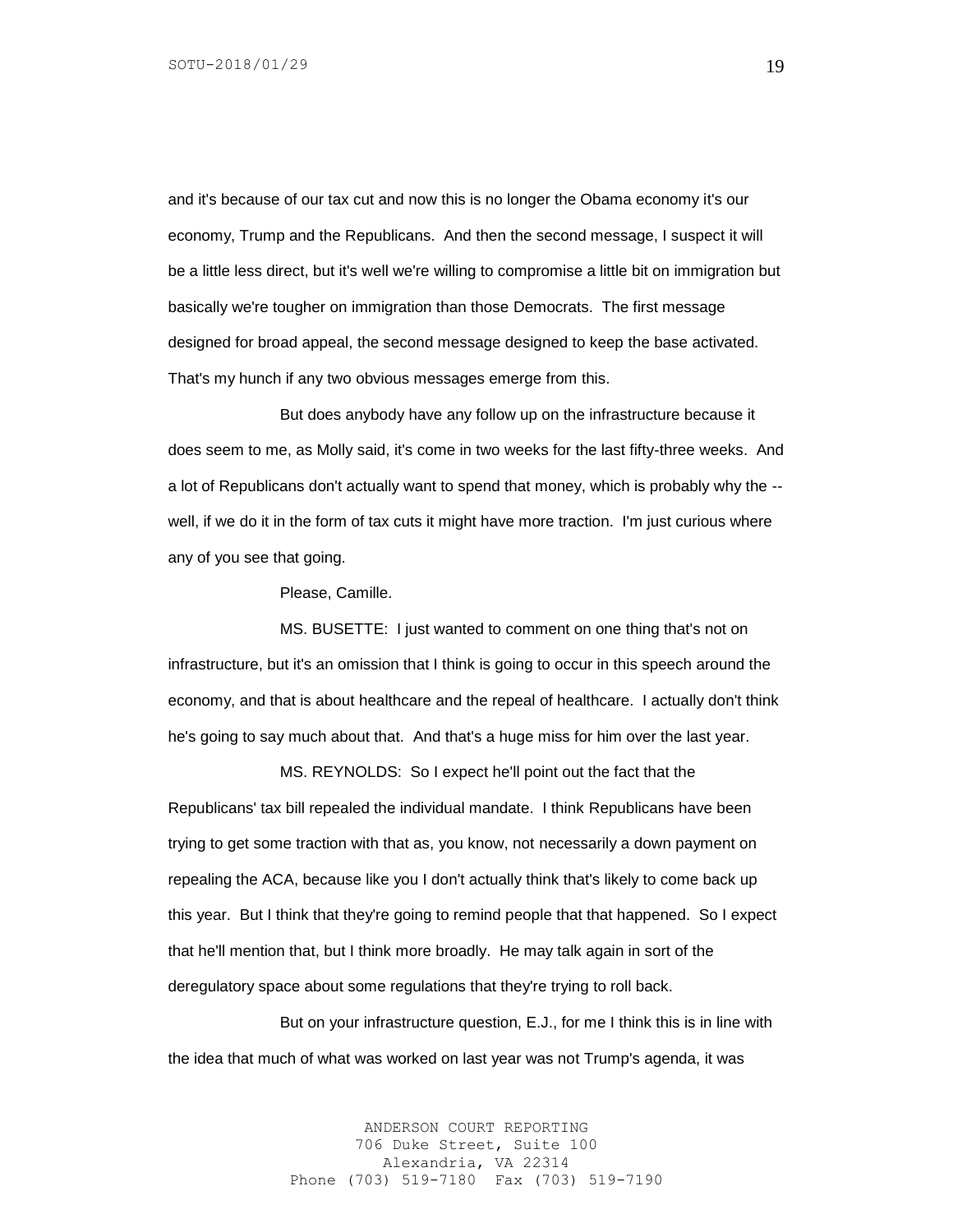congressional Republicans' agenda. And the extent that congressional Republicans are not terribly interested in spending a lot of money on an infrastructure plan, they're not really interested in confronting the difficult question of how to pay for one if they did do it. So I think sometime in the past week or two you saw the Chamber of Commerce start to float this idea of raising the gas tax and then Republicans start coming out, no, absolutely not, we're not going to do that. And so I think it's an indication of kind of where Republicans in Congress are with their policy priorities versus where Trump is. And I am inclined to agree with you that the kind of contours of what we're seeing as an early indication of the Trump infrastructure plan is not necessarily going to build a lot of enthusiasm among Democrats. I think Democrats will come out and say this is not enough money, we're not interested in big tax breaks for developers if that's the form this is going to take. But it will be I think interesting and important to watch.

SPEAKER: I think your point, E.J., about a tax incentive-heavy infrastructure plan benefitting well to do states, and frankly a lot of blue states, is an important one that I think Republicans are not fully thinking through. I don't think the president is fully thinking through it either. Yes, there are a lot of roads in blue states, there is a lot of crumbling infrastructure in blue states and other well-to-do states, but if you construct an infrastructure plan about that you are going to be leaving behind a lot of Trump voters and a lot of Trump voting districts, and a lot of districts and states represented almost exclusively Republicans. And I think you'll create this dynamic where you will have Republicans ultimately uneasy with an infrastructure plan that is laden with tax incentives and Democrats oddly a bit bullish about the fact that tax cuts helped spur infrastructure in their state. And you might actually have, for any of you who are fans of Stranger Things, the real Upside Down, where you have Democrats comfortable with tax incentives and Republicans thinking maybe that earmarks idea isn't so bad if it means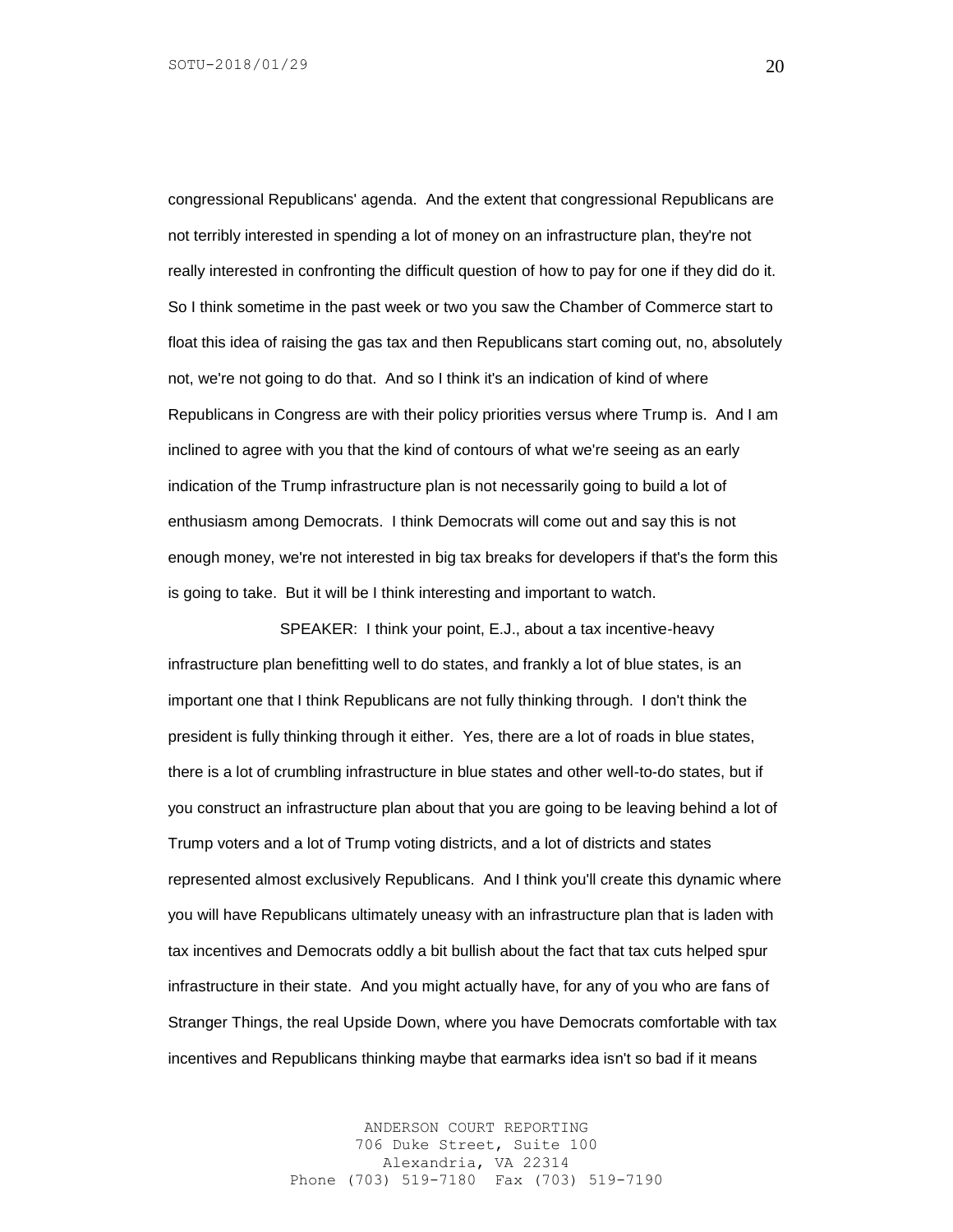being able to get some projects back to my state that tax incentives just aren't able to do.

MR. DIONNE: Yes, just to explain in one sentence, the tax incentives tend to help richer states because private developers who would develop these highways to make some money on them are going to make more money if they do it in rich states than in poor states, and that a lot of those states -- notably New York, California, New Jersey, Massachusetts, Illinois -- are Democratic states. So it's a very curious politics there, even though Democrats instinctively would not want to do the tax cut approach.

My last question, again, down the line, anybody who wants to pick up on it, it seems to me there were two themes that came out of a lot of commentary on Trump's election. One is he's some kind of populist and the other is that this was a "hostile takeover of the Republican party". It seems to me after a year of Trump both of those are now highly questionable. As Molly suggested, this program has largely been a Republican program. There was a story I believe in the *Post* today, the Koch brothers are actually somewhat bullish on Trump now, and there's a reason for that, which leads to the second, which his there's nothing populist about this tax bill or a lot of the other stuff he's done. So in some ways he needs to help his party in the midterms but de-Republicanize himself if he's going to keep his old image. And he needs something to shore up his populist side, and I don't know what that is. I can imagine what he'll offer to Joe Kennedy on the other side of this question. Any thoughts on those two themes?

And we've got people with microphones. If a couple of people could identify themselves to ask the first questions so that -- this lady over here and this gentleman with the camera over here. Why don't each of you take a microphone, but hold on while our folks -- and then that lady over there is the first person. Just to give her a microphone and then we'll be able to move quickly to questions.

But on those two questions, any thoughts?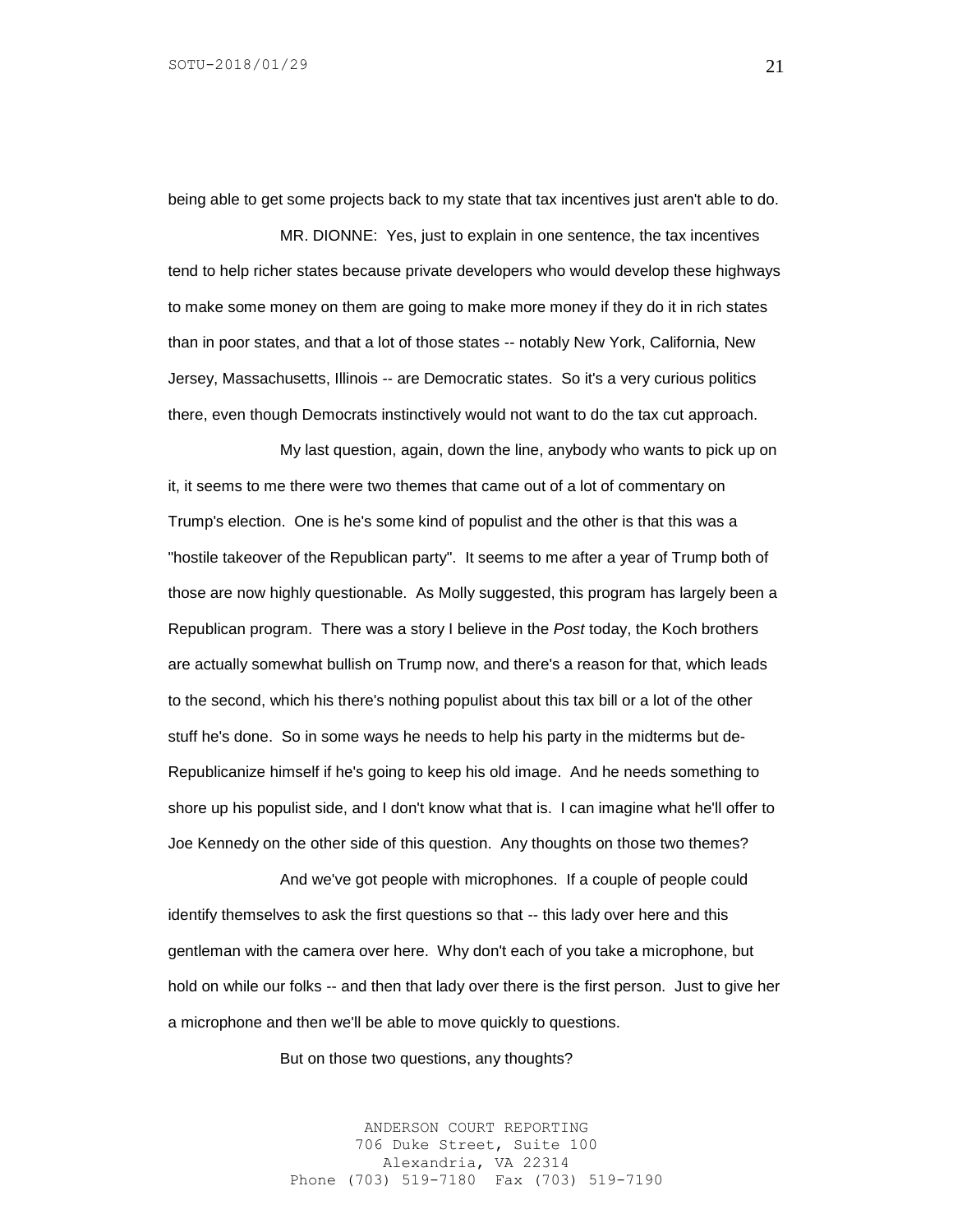#### Jon?

MR. VALANT: Sure. So I'll just say that I think for there to be a hostile takeover of the Republican party we would need a president who had a kind of particular interest in issues and I don't think we've seen very much of that. The president sort of across departments and agencies has been very deferential to others who are actually administering these departments, and they're Republicans. And so I don't see much reason to expect that to change in any way.

MR. DIONNE: In a way the cabinet is as much a Pence cabinet as it is a Trump cabinet.

#### Anyone else on --

MR. HUDAK: I think the president has a remarkable way of convincing his base what he needs to convince them of. And so you had mentioned in the question, E.J., that in a lot of ways Trump needs to de-Republicanize himself. Actually, I don't think that's true. I think he just needs to convince his base that the ideas that he's supporting Republicans have come along on, even if they've always been Republican ideas. I think, however, the reverse is true. Republicans need to de-Trumpify themselves if they're going to have any success in the midterms, at least in a lot of districts, like the 23 districts held by Republican house members that Hillary Clinton won. And so that's going to be this bizarre tension I think over the next year, the president running closer to the Republican Party and the Republican Party trying to run away from him as much as possible.

MR. DIONNE: And just to put a line under that, Trump seems to have played to his base the entire time, yet the evidence we have is that the size of that base has actually shrunk. I was struck by the surveys that showed roughly 49 percent strongly disapproving of him and only 29 percent strongly approving of him, which is below even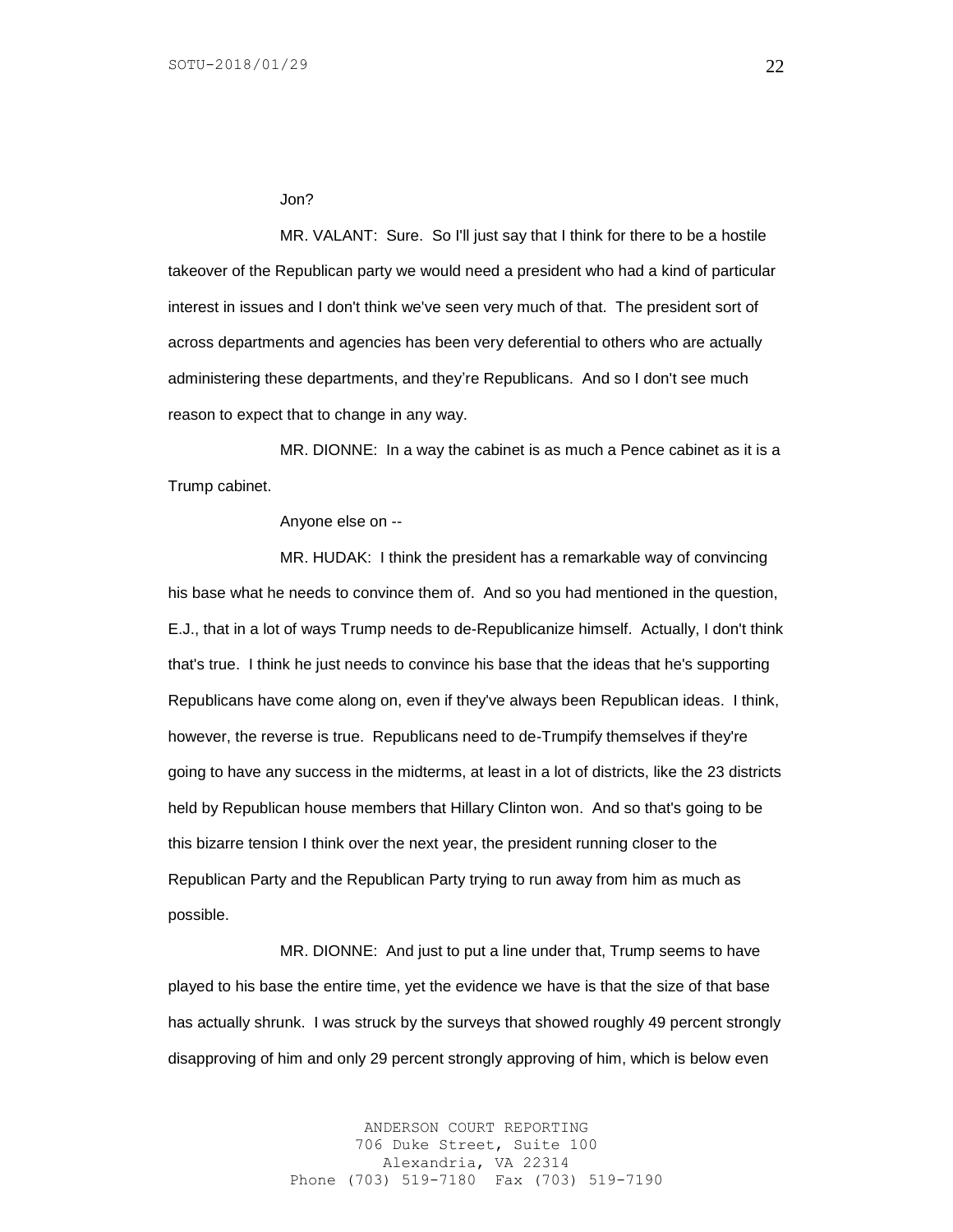the mid-30s or high 30s where one might have thought his base was. So that playing to base seems not to be succeeding in growing the base but shrinking the base.

#### Camille?

MR. BUSETTE: Right. So what I was going to say is that I agree with John that the places where the battle for the congressional majority is going to be fought out in November are not the same places that we keep seeing the maligned by some stories about Trump's America. So they're not in like rural Appalachia. That's not where the battle for who's going to control Congress is going to control Congress is going to be in November. It's going to be in the suburban districts, some of which were won by Clinton. And so there Trump plays very differently. And so that's I think the most important thing for me.

MR. DIONNE: Philip Bump in the *Washington Post* wrote a quietly wonderfully ironic story where after all these stories about well the Trump base is still with him, he went out and interviewed Hillary voters in two heavily Hillary counties and said well, the Clinton base is still with her. And it was a very instructive little piece.

You wanted to come in on this?

MS. REYNOLDS: Yes. I just wanted to say one thing about the populism piece of this. And I think it's true from our perspective, the tax reform program certainly was not populist, right, because it definitely favored long-term corporate tax cuts compared to tax cuts for families. But so I do expect the populist element to come out and be articulated when he talks a little bit about immigration policy and I do expect it also to come to be articulated when he talks about trade policy as well. I think those are two areas where he will kind of jam a populist message through.

MR. DIONNE: Yes. I think that's -- I would be a lot of money that you're right about that.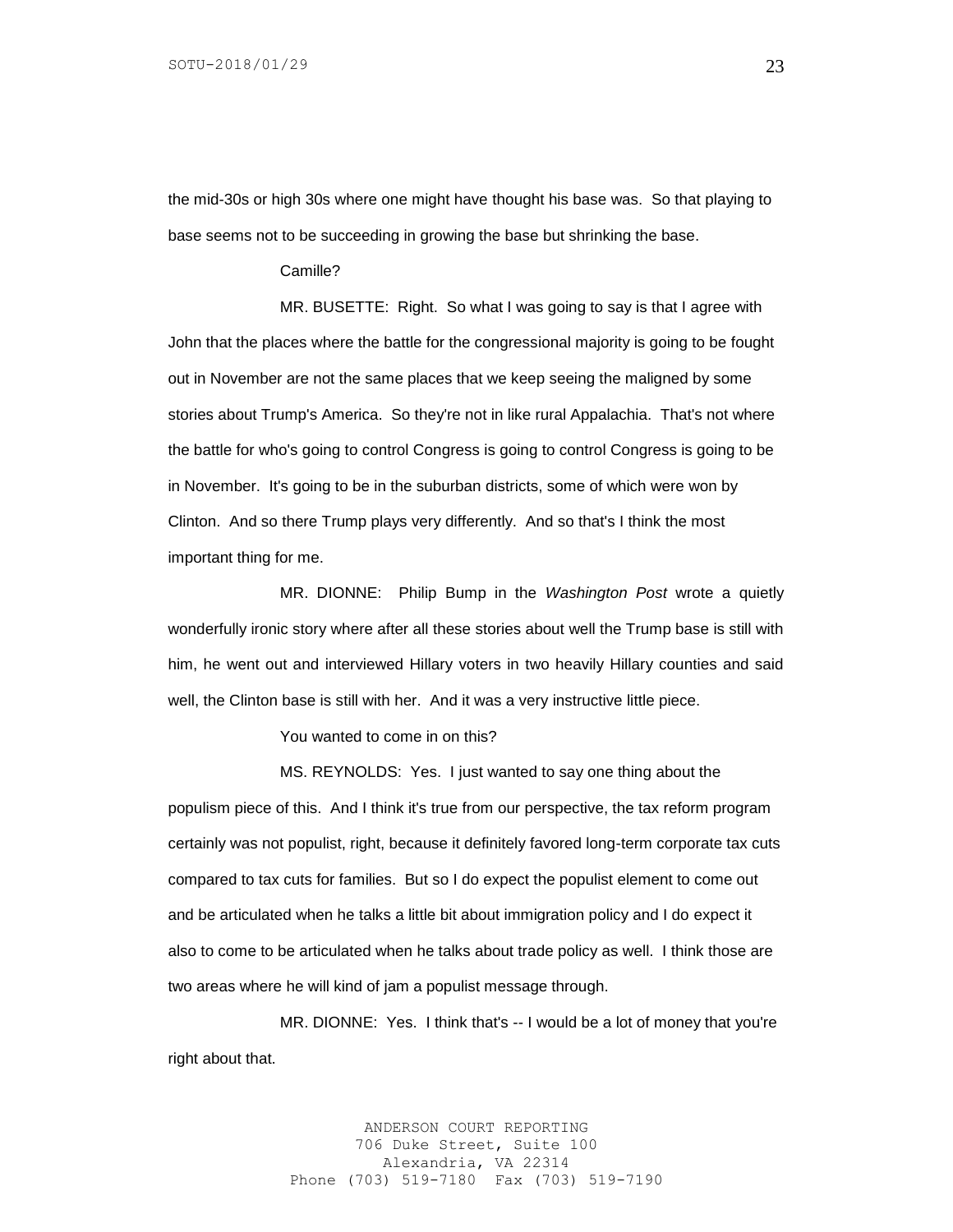The lady over here in the glasses. Thank you very much.

QUESTIONER: Hi, thank you very much. My name is Renata Jannie; I'm from TV Asahi, it's a Japanese TV station. Foreign policy. I know that usually the State of the Union is a more domestically focused speech, however this past year has been a rather anxious time, especially with North Korea tensions. Do you think it will come up at all? If it does, how will he approach it? If it doesn't, why won't it come up?

Thank you.

MR. DIONNE: We have never been in better shape in the world than we are today. I'm sure we'll hear something like that. Anybody want to take the foreign -- John?

MR. HUDAK: I would agree. I think you're going to see the president taking credit for some movement with regard to the conflict on the Korean Peninsula. I think you're going to see the president take quite a bit of credit for protests in Iran. I think you're going to see the president rightly take credit for what has happened with ISIS in particular. And so there is a lot of trouble in this world for sure. Our colleagues in Brookings Foreign Policy program write about this every day, and I encourage you to check out their blogs and their papers. But there are things that have improved somewhat or improved significantly in terms of foreign policy and you can bet that will be a focus of the president's speech, as it would any president's speech before a joint session. And the level of credit I think will amuse some of the people for whom perhaps credits should accrue, but it's a presidential prerogative to take credit for all the good things and point finger for the bad. I think it will happen for foreign policy tomorrow night.

MR. DIONNE: Camille, go ahead.

MS. BUSETTE: I also think because this is such an unusual presidency that he will take credit for moving issues in the Middle East, particularly with a declaration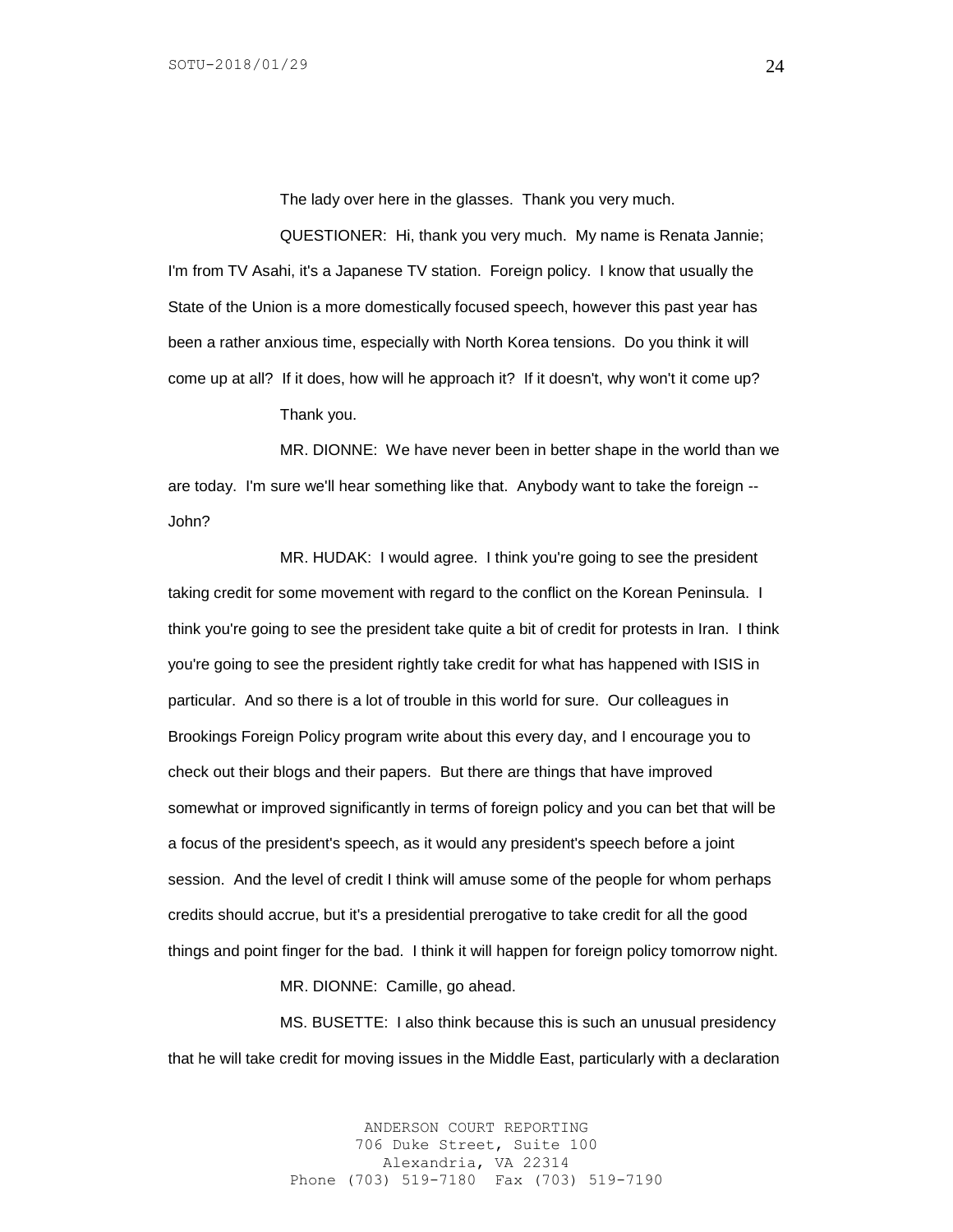of Jerusalem as the capital of Israel. And I think other presidents might not do that, but I think he might do that.

MS. REYNOLDS: I also expect him to call for a significant increase in military spending. To the extent that he's had any sort of clear budgetary message throughout the first year, that's been one of the big things he's called for. It's also a sort of important sticking point in the efforts to finish funding the government for the current year. So I expect we'll see some discussion of that too.

MR. DIONNE: And I think -- correct me if you guys think I'm wrong -- I think there's going to be an interesting contrast with other presidential States of the Union where a lot of presidents they use it mostly for domestic political purposes, but they often use it to speak to the world. I suspect that Trump's priority will not be on speaking to the world and that we will hear some straight up America-first rhetoric, which will be another populist piece, or whether real or fake populist, it will have a populist element. Any thoughts on that?

MR. HUDAK: Well, yeah, I think actually functionally it's challenging for the president to do that since Foggy Bottom is a ghost town. When you don't have people in your State Department to be able to vet lines to talk about how this message will be received in foreign capitals, it's very difficult to craft that message. And I think when you have General McMaster and General Kelly in the White House who understand the impact of presidential rhetoric on a stage like this, or on any stage, they may be the ones who would be first to discourage the president from doing this because of the lack of capacity right now in the State Department.

MR. DIONNE: And I'm very curious whether the words Europe or Russia will appear in this speech. It will be interesting to see what he does with that.

Sir?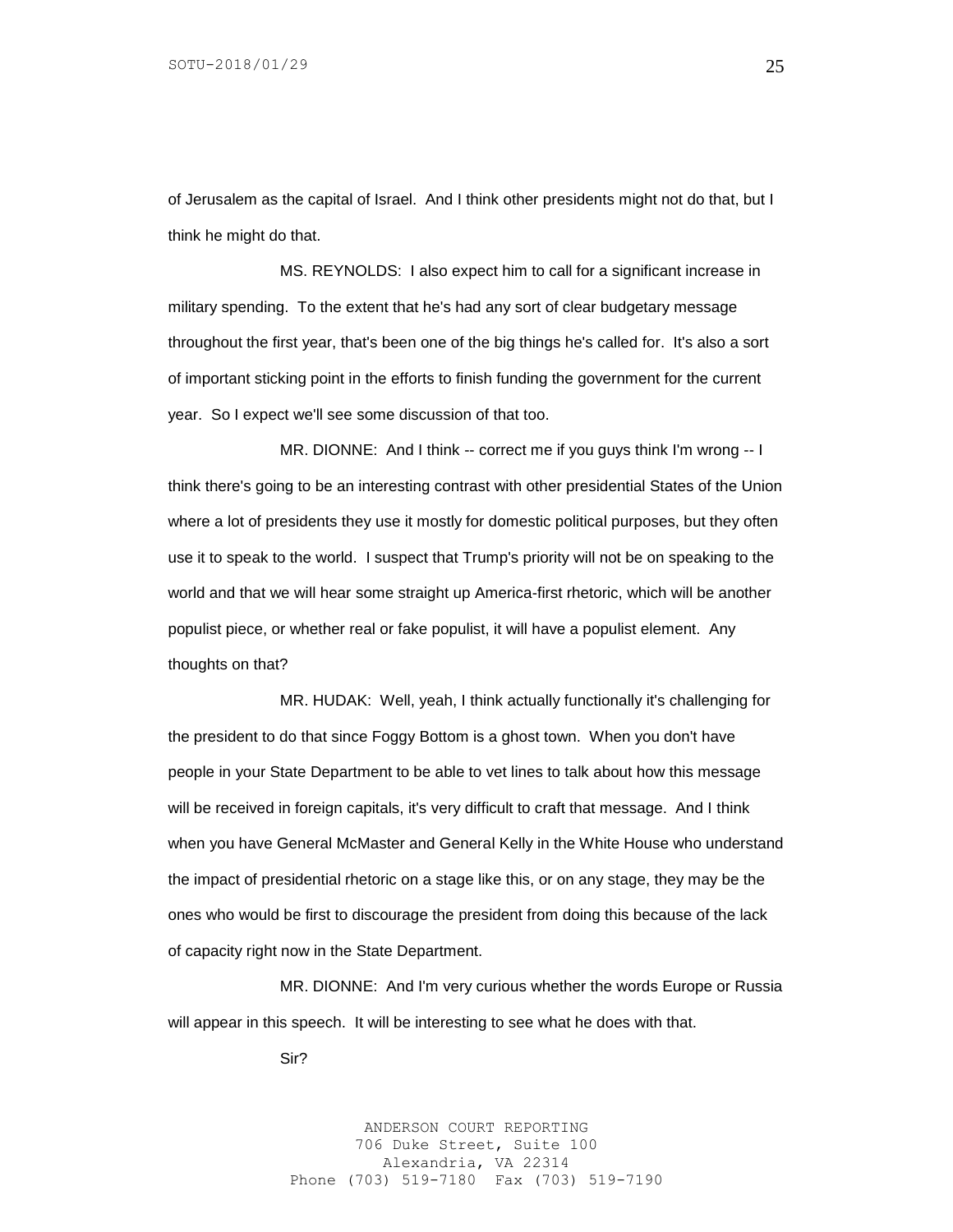QUESTIONER: Herb Rose. I suspect that my question may elicit the shortest answer today.

MR. DIONNE: That would be constructive if we could keep moving forward.

QUESTIONER: Trump spent his first year in office, a good portion of it, opposing the policies and issues that came out of the Obama administration. Do you think that there is any issue that he may speak in any way positively about that came out of the Obama administration?

MR. DIONNE: Ooh, now that's actually a -- it's either a very easy or a very hard question. Easy because one would be inclined to no, hard because one would wrack one's brain to think what could he say yes to. Anyone else want to play with that? It's a fun question.

MS. BUSETTE: It is a fun question, but I think the answer is no.

MS. REYNOLDS: Yeah, I mean the sort of first thing that comes to mind actually goes back to something Camille was saying earlier about the state of the economy. And so he I think will try to kind of own what has been an economic recovery that began under the Obama administration. He'll try to say no, this has been a change, this is happening in part because of our tax bill, but certainly because of other things that we've done. But if you kind of take a step back and think about the overall trajectory, obviously it did begin and was meaningfully contributed to by the Obama administration. But beyond that I don't have any thoughts off the top of my head.

MR. DIONNE: You know, Jon, what area where there are pieces of Obama legacy that he might actually be able to say something good about it is in education. I'm curious what, you know.

MR. VALANT: He could. But if he does I would be -- I would expect him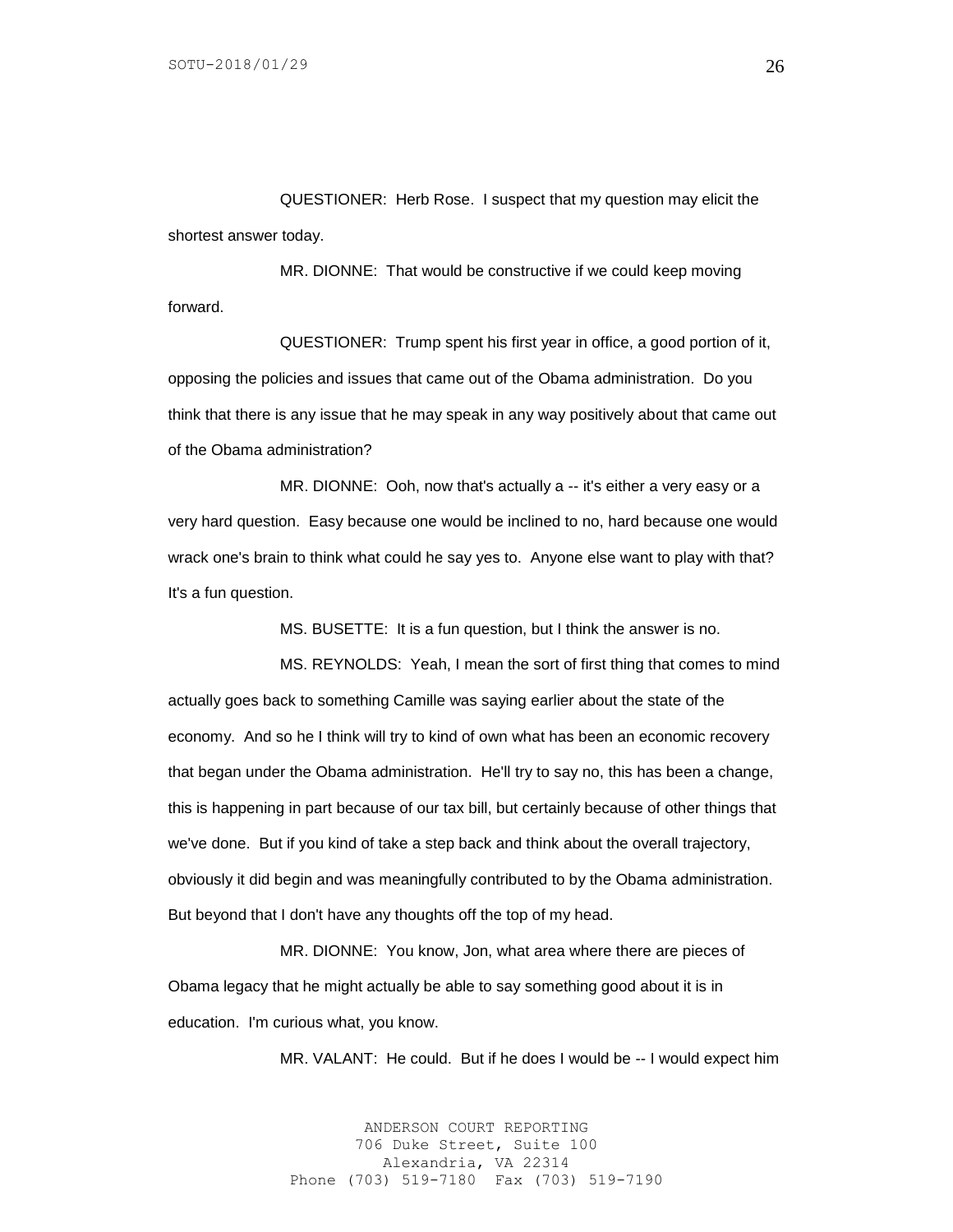to sort of embrace pieces of legislation from the Obama administration and speak highly of them, but not attach Obama's name. So I think this will be much more of a credit claiming for things he likes that existed before he got there than it would in any way a sort of olive branch to the Democrats.

MR. DIONNE: If everybody, by the way, please keep it brief and with a question mark at the end so that we can include a lot of voices.

QUESTIONER: Contrary to Jon's representations there are a lot of noncollege educated white women who actually like their sons, brothers, fathers, and husbands and care about their economic well-being. So with that in mind, doesn't the Democratic response need to push back and say Democrats care about vocational training for everyone, community colleges for everyone, jobs for everyone, and reach out to districts in Wisconsin, Ohio, Florida, and Michigan?

MR. DIONNE: Thank you. And that's a very interesting question because Kennedy is speaking at a vocational school, which suggests something.

I'm going to do a couple at a time. This gentleman on the left; I just saw his hand first.

MR. MARGOLIS: Justin Margolis, the government of Quebec. A question about NAFTA.

MR. DIONNE: Oh, welcome.

MR. MARGOLIS: Thank you. We've noticed --

MR. DIONNE: Dionne is -- hails from Quebec. This was not an ethnic chauvinism on my part that I called upon you. (Laughter)

MR. MARGOLIS: But we've noticed a toning down of the rhetoric from Donald Trump, especially at the American Farm Bureaus, going from the worst deal ever to we're actually renegotiating. And the media has it that there have been some actual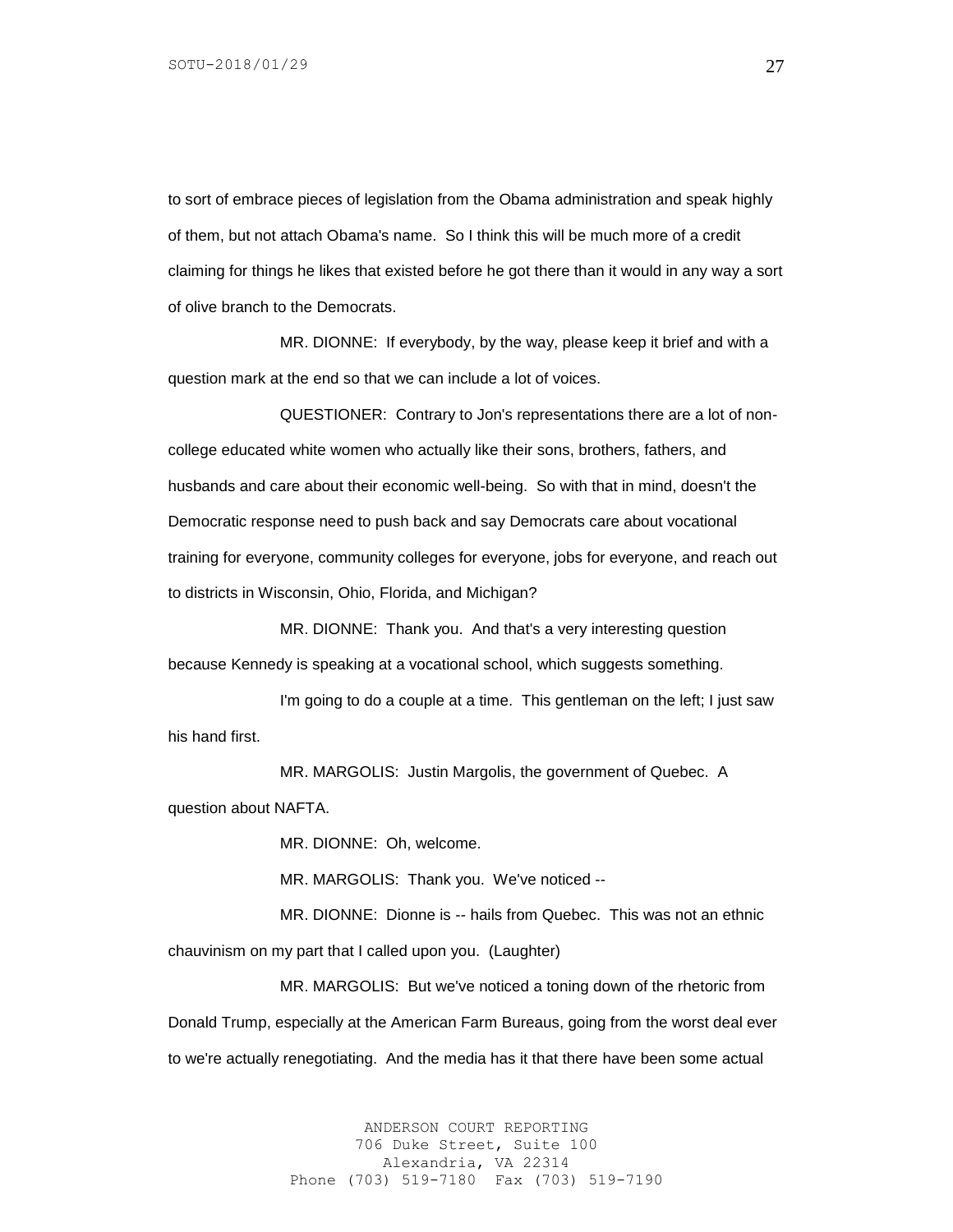progress happening in Montreal this weekend -- we'll know more today. And I'm wondering, they're starting to acknowledge that talks may go into 2019 given the Mexican elections, the American midterms, and the statutory requirements of USTR and TPA. So, number one, do you think he will go into any detail of this agreement that is responsible for the exports of 34 American states and that whose withdrawal would significantly harm all the economic success that he's been touting over the past year, and, two, how does he spin a renegotiation that could drag on for years but actually lead to a meaningful modernized agreement? And mediation was done by technocrats for a political midterm that has to happen in November.

MR. DIONNE: Those are two great questions. On the voc ed, if I could start with Jon and then -- the voc ed and NAFTA. And you probably want to come in on that too. Go ahead.

MR. VALANT: Sure. I think voc ed is a terrific question. I think that is one place where we might see something soon on the Republican side. Lamar Alexander, who is the chairman of the HELP Committee in the senate, has said that this is going to be a priority for the Republicans. And I --

MR. DIONNE: Who was reforming -- education reforming governor 30 years ago.

MR. VALANT: He is. He has a lot of background in education. And it's an area that I think Democrats have been very receptive. It will be interesting to see if Representative Kennedy talks about it. To E.J.'s point, he is speaking in a --

MR. DIONNE: Diamond Vocational School in Fall River.

MR. VALANT: So that might not be a coincidence. So I think there's a real chance that they will speak to community colleges and sort of worker training. And I do think it should be a priority for them.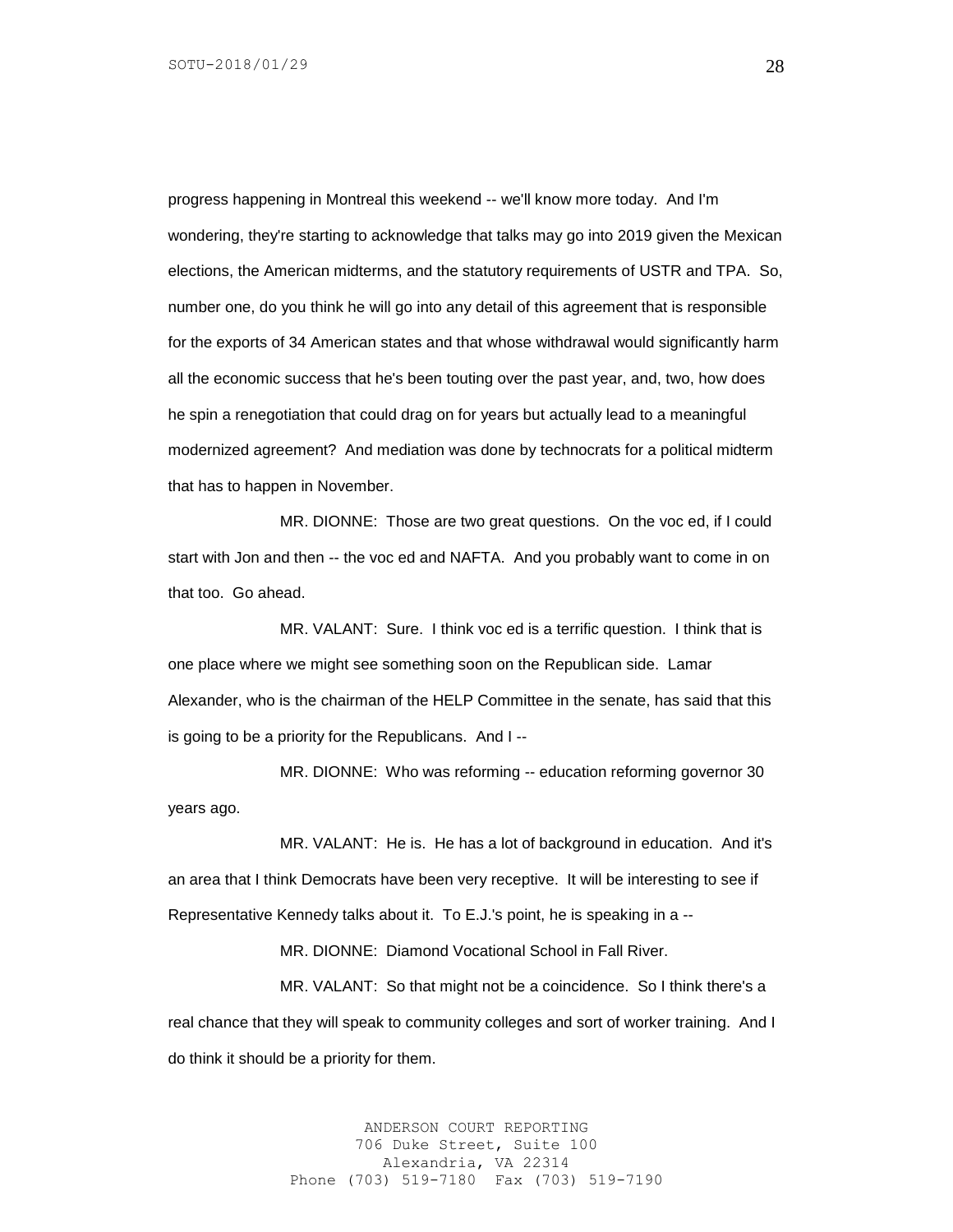MR. DIONNE: You wanted to come in on that?

MS. REYNOLDS: On the trade piece I actually think with respect to NAFTA what we're probably going to hear is something like we are renegotiating NAFTA, folks, so that it sounds as though he's keeping his pledge during the presidential election. I think also he may say something about having pulled out of TPP, the Trans-Pacific Partnership.

MR. DIONNE: Although didn't he drop recently that maybe we'll rejoin it someday.

MS. REYNOLDS: But I think he might reframe that as a positive because I think he's going to hold China out as a real scapegoat in the trade arena. And I think when he does that I think also talking about how we pulled out of TPP and we're essentially trying to remake our relations with the Pacific. I think that might be how that's actually portrayed.

MR. DIONNE: Do you have any thoughts on this? I think that's basically right, that he'll mention it and give us very little detail on NAFTA.

MS. REYNOLDS: Yes, exactly.

MR. DIONNE: Greg, just on your point, I bet Kennedy talks about it a lot in that speech, because they wouldn't have picked that venue if they hadn't been serious about talking about it. But my predictions aren't any good anymore.

The gentleman over here and the gentlelady over there. Yeah, please. And then the lady in the front. Thank you.

MR. CHECCO: Thank you. Larry Checco. I'd like to draw back a little bit on the speech itself and their optics. I think it was Molly who said that Mr. Trump is in deep political trouble. I would dive a little deeper and say he's in deep legal trouble. And as I'm watching this I would be thinking here's a man whose term might be shortened,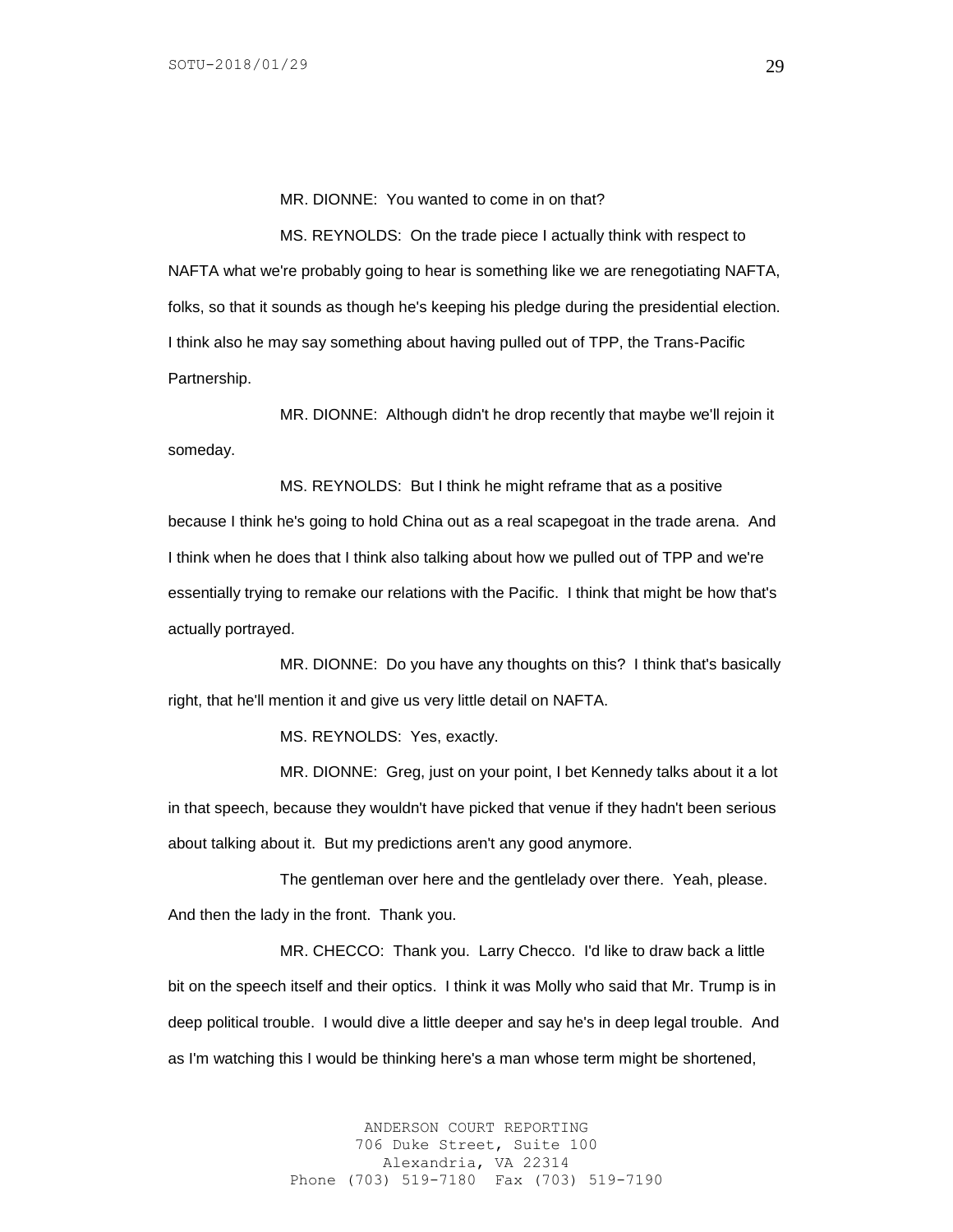maybe not, but may be shortened. But the other thing is, given his challenge to tell the truth how do we know that anything he says on that stage tomorrow night holds water? I mean the guy changes his mind every 20 minutes.

MR. DIONNE: That's a fair point, particularly on immigration in the last three weeks. Please.

MS. FRIEDEN: Hi, Joyce Frieden from *MedPage Today*. I heard that one of his guests is going to be somebody affected by the opioid crisis, and even though they're not expecting healthcare to come up much in the speech do you think that's going to be part of it at all? And I was also interested in what Molly was saying about maybe, you know, little hints about individual mandate repeals.

MR. DIONNE: Thank you for raising that. Just on Larry's point, there is obviously -- there will be the usual Trump fact checking and one is curious if it will be the usual result. But the other point is, there is the legal issue, there is an investigation going on, there is a clear effort by not just Trump but Republicans to discredit the investigation. You know, people have analogized this speech both to speeches Clinton gave during that struggle over impeachment, and obviously Nixon, where he was trying to say -- he said it's time to put Watergate behind us, which didn't work out so well. So I'd be curious about that.

And then the opioids is a big deal. And that's a problem that hits his base that they haven't done anything about yet. So maybe go down the line on either of those or both.

MS. BUSETTE: Sure. Let me answer your question first. I think the fact that not everybody believes the president is lying. Let me say that. So I there are divergent views on that. And I think what people will take away from this is tone. And they're not going to take away the policy specifics. And I think for the most part if he can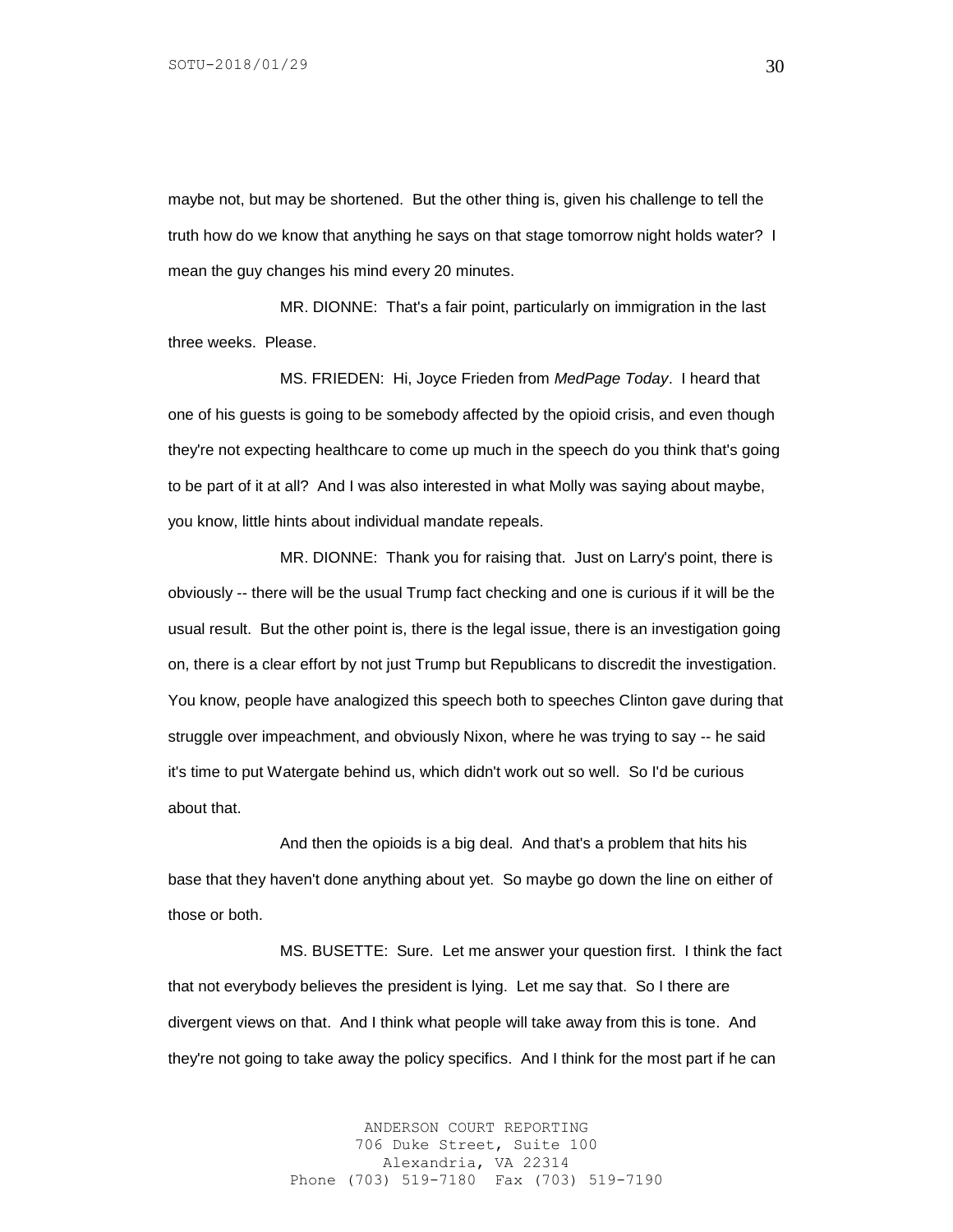make the speech sound genuine, if it's put in his voice, and he emphasizes the places in the speech where he is particularly passionate, I think then he'll come across as being sincere and authentic. And I think that's pretty much all he needs to do with this particular speech.

And then let me just talk a little bit about the opioid crisis. So it is true that he's going to have somebody there. I actually expect that this is going to get very scant attention because there just isn't much for him to say about what he's been doing on that. What he might do is talk a little bit about some of the changes in the Justice Department around greater incarceration for lower level drug offenses. I mean but I really -- I'd look to my colleagues here, but I really cannot see any policy changes that would positively impact people who are suffering from the opioid crisis.

MR. DIONNE: And again I think that's going to be an interesting contrast between the two speeches, because I have a hunch that for the reasons you outlined Kennedy may want to talk about that quite a bit.

MR. HUDAK: I agree with Camille. I think the opioid crisis is going to get pretty limited attention from the president because there's not that much to talk about. I would go a step further. I think it's one of the most disgusting shortcomings of this administration, the amount of work that has been done on the opioid crisis. I would say the same about the previous administration as well. The numbers are not fully calculated yet, but the expectation is that in 2017 more individuals will die of an opioid overdose than in the entire Viet Nam War. That is something that is a staggering statistic that should terrify any American. This is not a white problem, this is not a black problem, this is not an urban problem or a rural problem, this is a problem affecting every community in the United States. And I agree with E.J. that Representative Kennedy is going to talk quite a bit about it, not necessarily because of the white working calls perspective. I think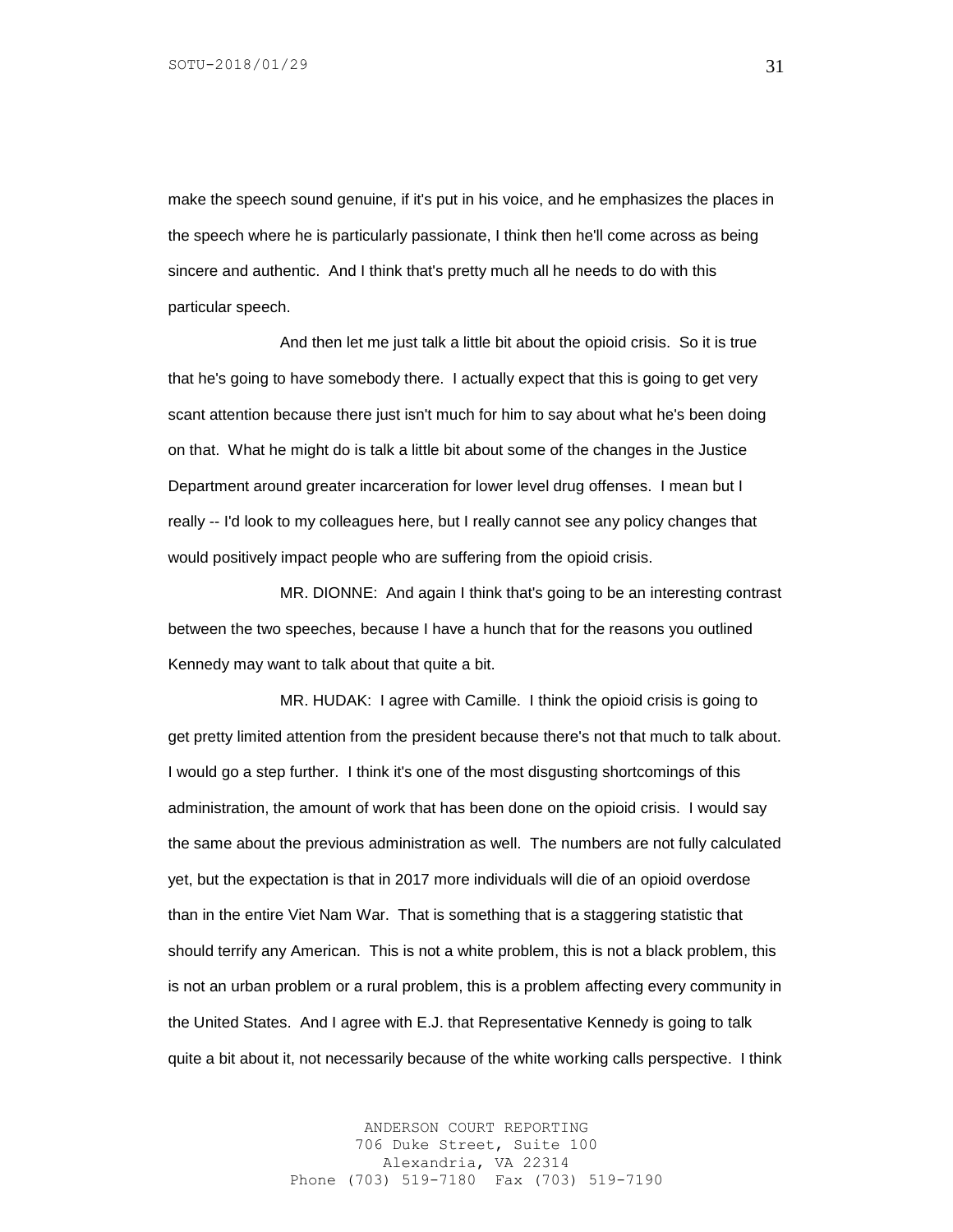one jumping off point for Representative Kennedy is actually to quote his cousin who is a co-chair of the President's Opioid Commission who came out last week and said that it is a flop, that it's not doing anything, that it's window dressing. And then to talk about the crisis that this is creating throughout America and how the president has truly failed to protect tens of thousands of lives or even to try to something that might work. And that's a real problem. It's something that, as I said, affects a lot of Americans. It also affects a lot of Trump voting counties. There's some great analysis by your colleague, I think Chris Ingraham in the *Washington Post*, about where these deaths are piling up. It's not something that the president looks at positively. He can't. And I think most Americans don't look at it positively. And because of that he might have his Lenny Skutnik up in the gallery for that purpose, but he doesn't have anything to hang his hat on.

MR. DIONNE: Any other comments?

MS. REYNOLDS: Just back on the individual mandate. Again, I expect Trump to tout that as something that his administration was successful at doing in repealing the Affordable Care Act. I think there's some polling out there that suggests that there are people who in part because the individual mandate was repealed think all of Obamacare has been repealed. Because if we learned something from last year's failed healthcare effort, it's that kind of the messaging around repealing the ACA was as important as actually doing it. And that was so much of kind of the motivating factor driving that legislative fight. And so to the extent that there is anything that Trump can claim credit for I expect him to do so.

MR. VALANT: Can I say, too, quickly, on the question of what do we make of what the president says tomorrow? I will be very cautious in taking anything that he says and expecting much to come from it. Some of that might be because of sort of dishonesty and what we've to learn about the way he speaks. I think just as much is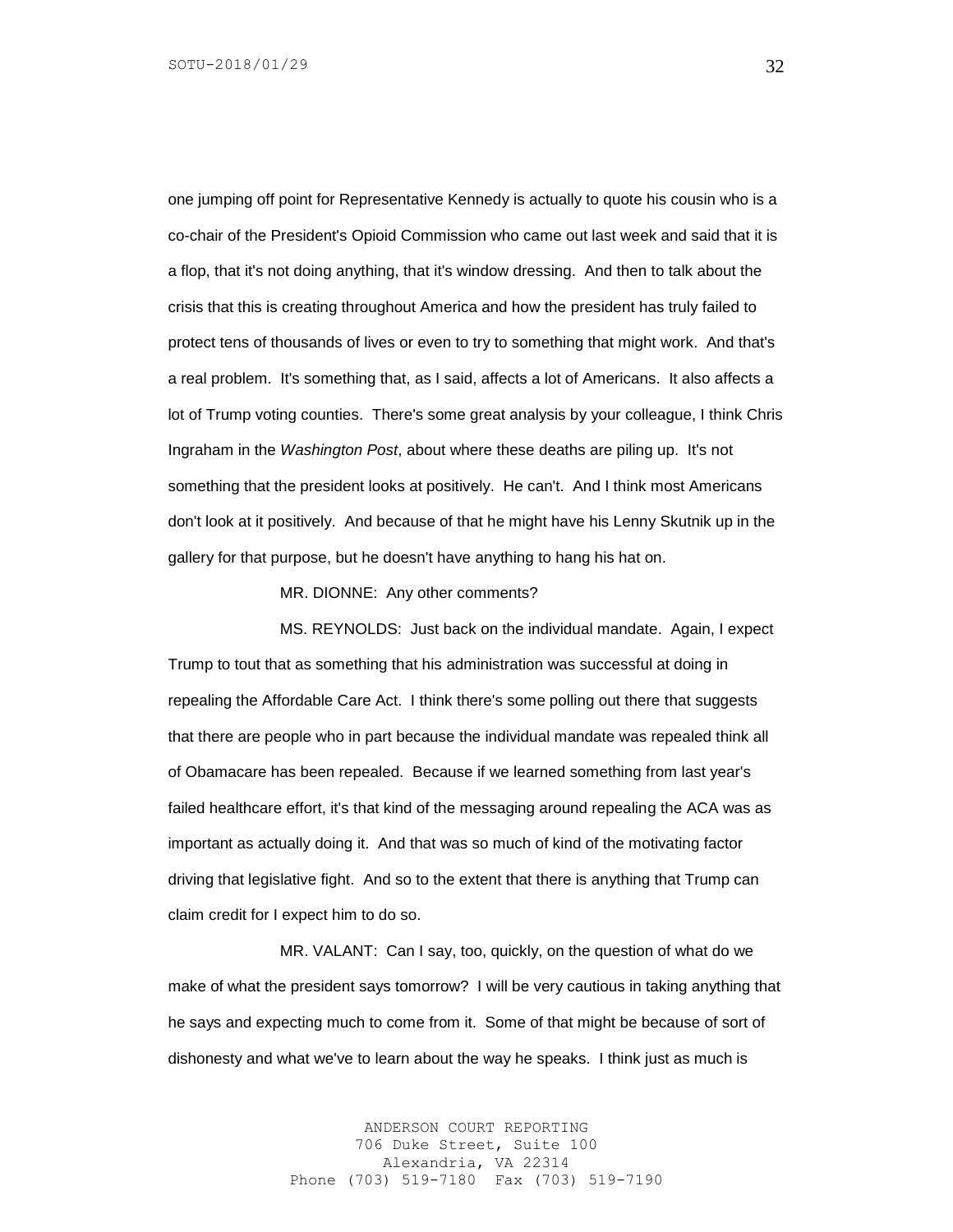because of the detachment between the sort of White House politics shop and the actual Republican policy making arm. And a lot of that is happening through Congress, a lot of it is happening through departments.

And there's one example, in his joint address to Congress last February he really emphasized one education proposal, and that was tax credit scholarship programs, which are sort of a form of school choice. And he invited a guest, a young woman who had gone through a tax credit scholarship program in Florida. And we all interpreted that to mean that the next sort of big move in education from the Republicans was going to be to embrace a federal tax credit scholarship program, and then nothing was ever said of it again. And they sort of went in different directions, they tried other things. And it's really I think in large part because the White House just doesn't lead those efforts.

MR. DIONNE: Over here and over here, right in the front row, and then I'll go to the back.

Before we go I just want to say I really appreciate your eloquence on opioids, John, because I think if there's ever a problem that Washington really overlooked over a long period that is destroying a lot of communities across a lot of lines, it's this. So thank you.

Sir?

QUESTIONER: You know, the partisan divide is so deep it's scary.

Witness the Congress being paralyzed, et cetera. What should Trump say and what will he say in relation to that?

MR. DIONNE: These are great questions today by the way. Thank you everybody. Sir -- our colleague.

MR. GOTBAUM: Josh Gotbaum, Economic Studies, Brookings.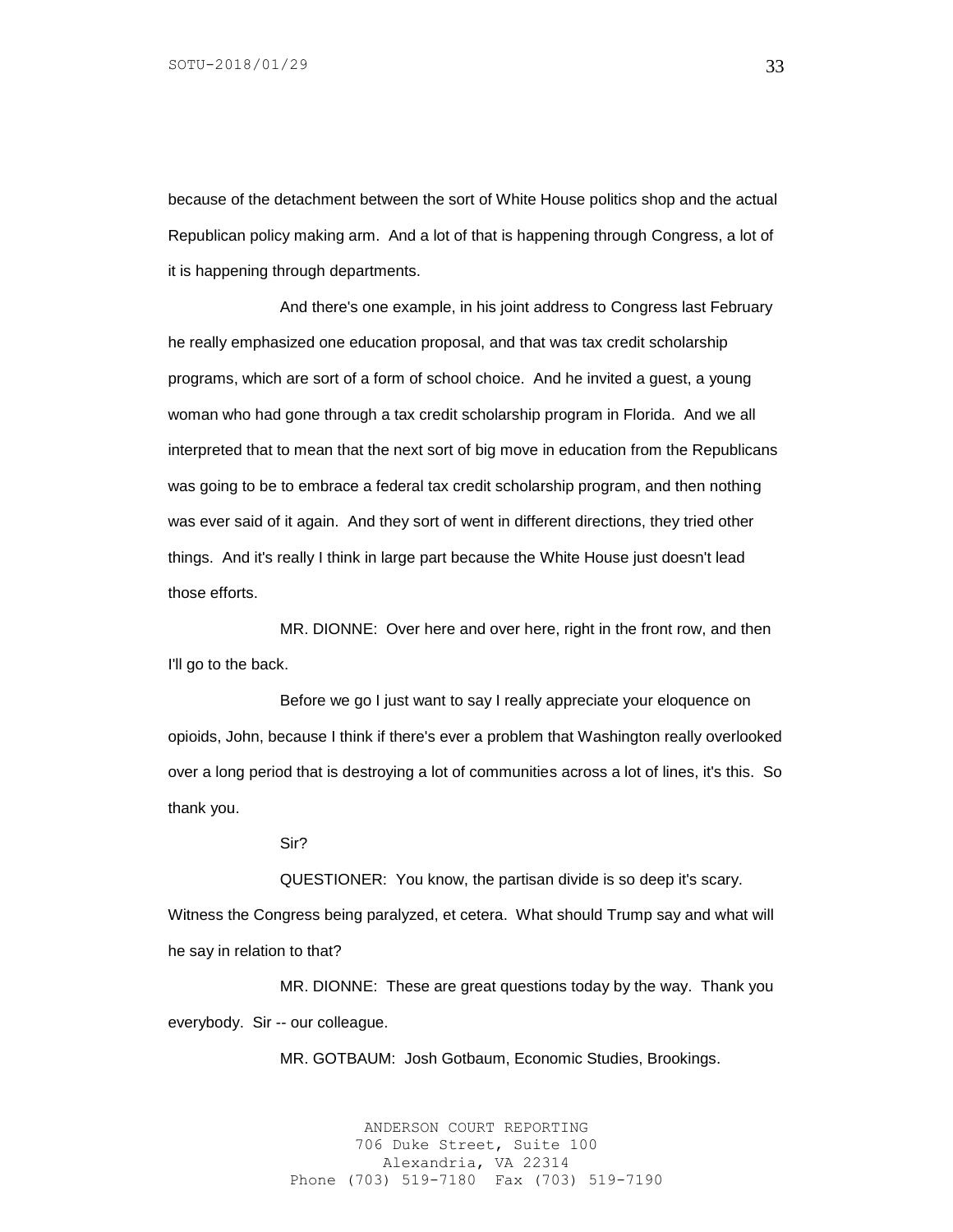Normally after a new administration comes in the next congressional election is a setback for that administration. Sometimes it's enormous, like --

MR. DIONNE: 2010 and 2014.

MR. GOTBAUM: Yes. Okay. And sometimes --

MR. DIONNE: Or 2006 on the other side.

MR. GOTBAUM: -- it's less so. My question is, so you would guess normally that immediately after -- that this election would be a move back to the Democrats. My question is, unlike 2010, the economy is objectively a lot better than it used to. And so my question is, in your view, if Trump emphasizes that it's morning in America, so to speak, is that sufficient to offset what would otherwise be a wave?

MR. DIONNE: I love the bookending of these questions, because question one was about what can Trump do to diffuse the partisan fight, question two was how can he win the partisan fight, or not lose as badly as it looks like. And they're both good questions.

John?

MR. HUDAK: So I'll pick up on Josh's question. I think what will determine the question about the president's opportunity to capitalize off of the economy is what happens around public opinion around the economy. What we know right now is that a plurality of Americans believe that the economic growth that has happened over the past year is credited to President Obama. If that changes, if the president begins to get credit for this economy, which you would imagine that should increase as his term goes on, then yeah, the economy will help him. At the same time, the Republican Party is a bit over extended in a lot of districts. They have Republican representatives in Democratic-voting congressional districts. That can work in a situation in which you have unpopular Democratic nominees either for Congress or at the top of the ticket, or you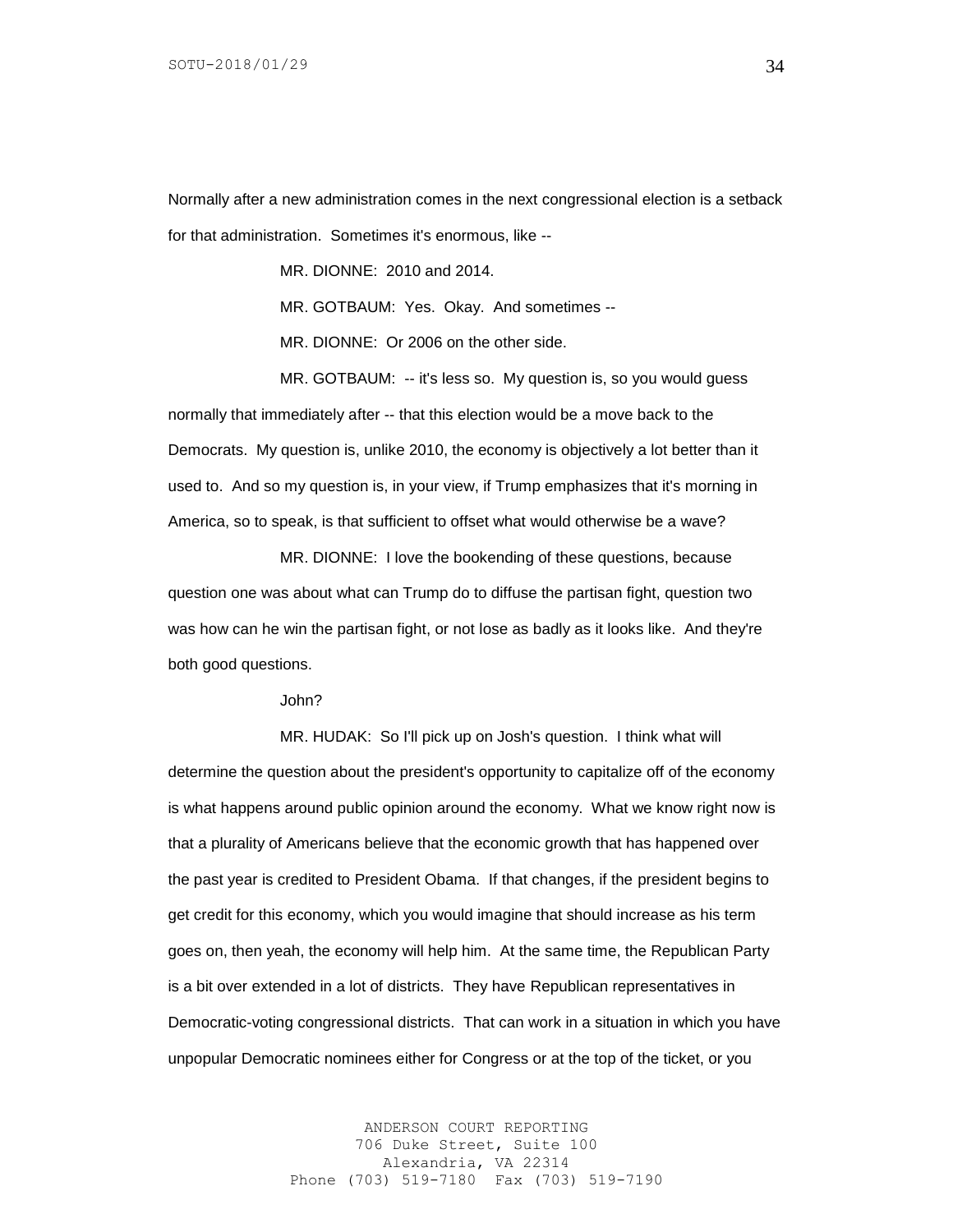have a situation in which the Republican president is deeply unpopular. And in those districts, as Molly said well before, in those districts that's a problem. What people love about Trump in a rural district is not how Trump is perceived in suburban Los Angeles.

And so for the president, he has this balancing act between claiming credit for the economy but wondering where that credit actually accrues, because while those numbers may rise in terms of how he's credited, they're not going to rise necessarily in a homogenous way across congressional districts. So he can still face challenges in some of these suburban districts while Republicans are blowing the doors off it elsewhere in the country. And so it creates this real tension I think that the next ten months are going to help inform us about.

MR. DIONNE: Camille?

MS. BUSETTE: Yes. So I wanted to respond to your question about what President Trump should say and what he will say. So let me start off with the easy thing, I think what he will say with respect to closing the partisan divide is that we're going to work with our friends of the Democratic Party on infrastructure. So I think you're going to hear that his sort of opening play for bipartisanship. I do think what he does need to say though, and what will not come up, is he should be talking about how you take a very vibrant economy and utilize that to float all boats so that people who are still suffering and still struggling, and families that are still really having a hard time, that there is some kind of set of government policies that would address those issues for them. He should say that. He also should talk a little bit about what has been a pretty nasty year in race politics. And I don't think he's going to be talking about that, but I think if he were to talk about something like that and even acknowledge the fact that we have a lot of healing and a lot of work to do there, I think that would open up a lot of eyes. And I think even Democrats would be surprised about that.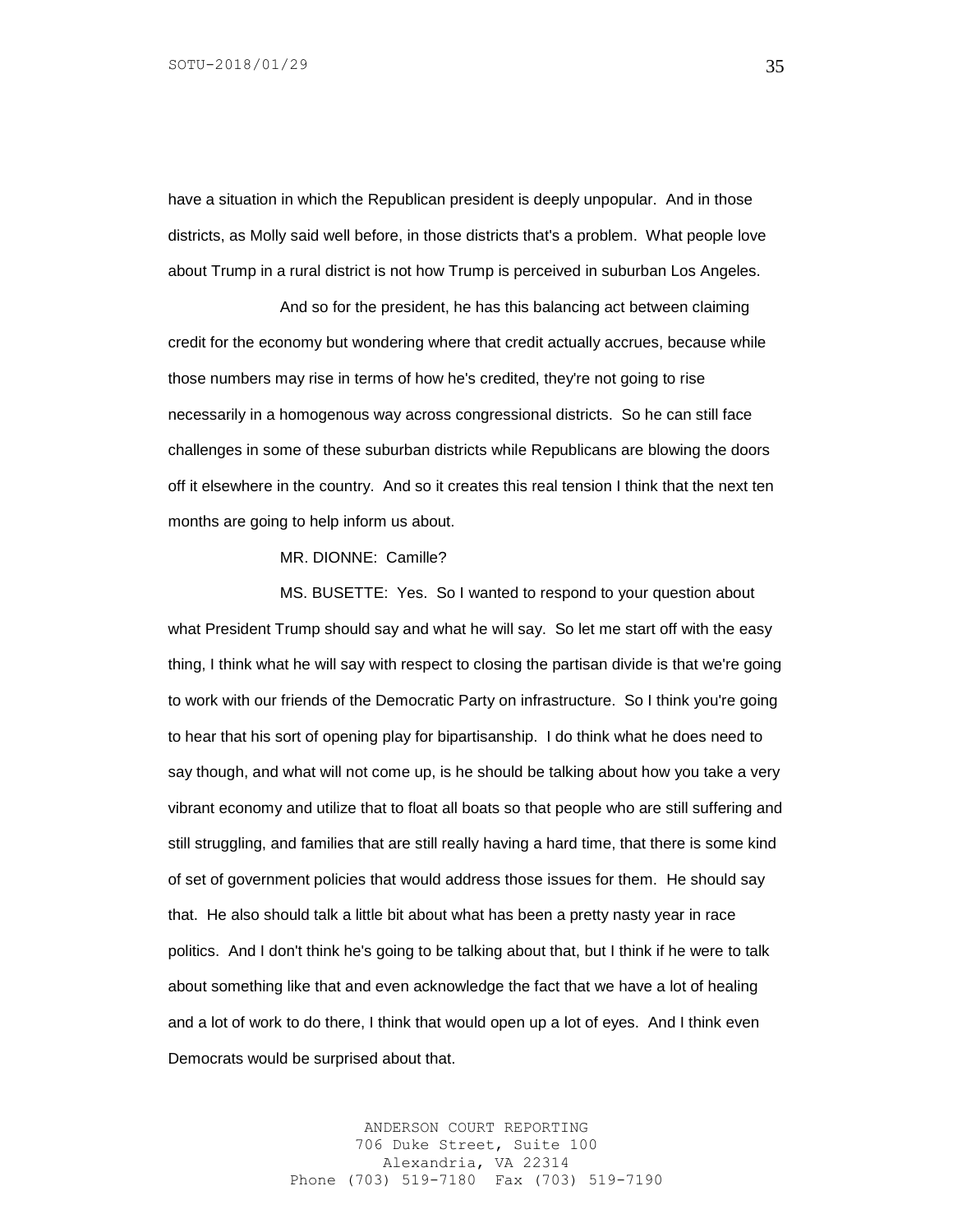MR. DIONNE: I want to take a shot at each because I really like this question. On your question, it would seem to me I don't think he's going to do this, but you could think of a number of areas where he could propose initiatives that could pass with bipartisan support. There are a variety of education areas, including voc ed, community colleges have broad support. He could talk about that. There is an immigration deal to be had around dreamers. Democrats have clearly said we'll put up some money for this wall in exchange for dreamers. That's a gettable deal. And then the third would be an actual infrastructure plan that could get some Democratic votes. I think he could do all those things without really deeply tarnishing his "brand", but I don't expect he'll do them.

On your question, three quick points. Trump is as low as he is despite a good economy. That's just interesting all by itself. Second, people's views of the economy over time are now more and more tethered to their partisanship. So people who were doing great under Obama who happen to be Republicans, would say the economy is doing lousy now. People who were doing badly under Trump would say the economy is doing great. So that's a weird thing that's happened to economic perceptions. There's always a little of that, but it's become more pronounced. I think the Republican goal -- they're down, depending on the poll, 10 or 15 points. If they can only use the economy to drive themselves down to about five points negative they might be able to have gerrymandering take care of the rest. And so I think their goal is to -- I mean just that's a mathematical statement, not a political statement. You know their goal is to see if they can create just a little bit of economic better feeling to cut that deficit down to where they might still manage to hang on.

MS. REYNOLDS: Right and to -- they also have to sort of work against what has been -- so Democrats have been doing a reasonably good job laying the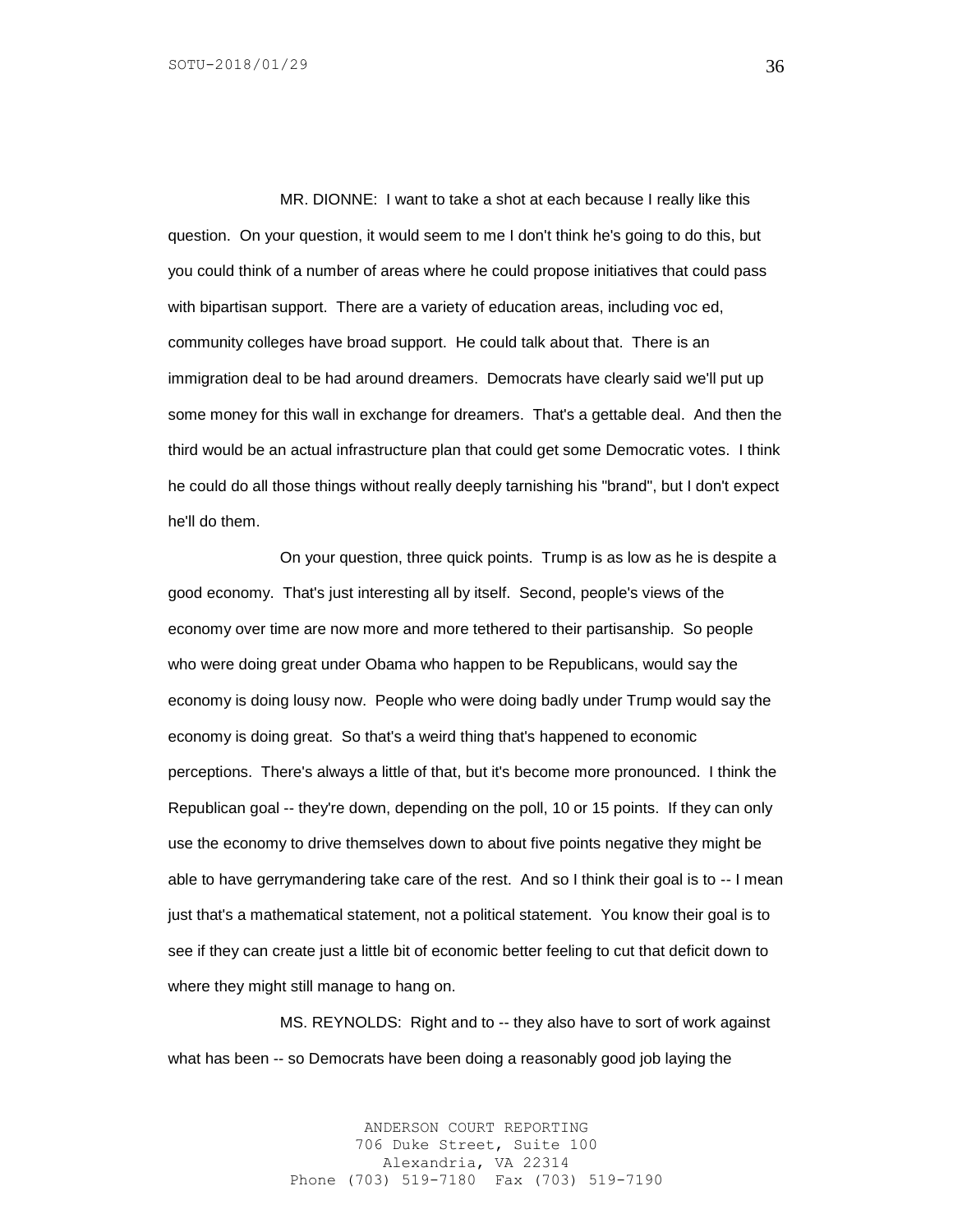groundwork necessary to take advantage of a potential wave towards the Democrats. So they've been doing very well in candidate recruitment, Republicans have been doing less well in terms of retirements by incumbents, Democratic congressional candidates have been doing very well on fundraising and that sort of thing. So you see these kind of cross cutting forces. And you're absolutely right that to the extent that we have an iron law of American politics, it's that the president's party loses seats in his first midterms, but the dynamics on the economy will be interesting to watch.

MR. DIONNE: We've hit the time but this crowd has been so intelligent and thoughtful that I want to do one more round of questions. And also I'll go down the line and so I want you all to answer either or both of the last questions, but also use it as an opportunity for any closing thoughts you haven't gotten out yet.

Last two hands. The lady right there and the gentleman in the beard, if I may. I identify him that way -- the bearded gentleman. (Laughter) but the lady in the back there first.

QUESTIONER: Good morning. My name is Rebecca Theme. This touches a little bit on the statement that Molly opened up with about the relative unimportance of what comes out of the State of the Union, and something Camille said about whether it really matters what he says or more the tenor and tone of what kind of comes out of it.

One of the things that has troubled me the most about his presidency is the lack of credibility and the other question earlier about the running counts on the lies that have been well documented in many of the mainstream media. Does he have an opportunity here and does it matter? Will he do anything with it or does it really matter if he were to take a stand and obviously realizing that credibility has to build over time again?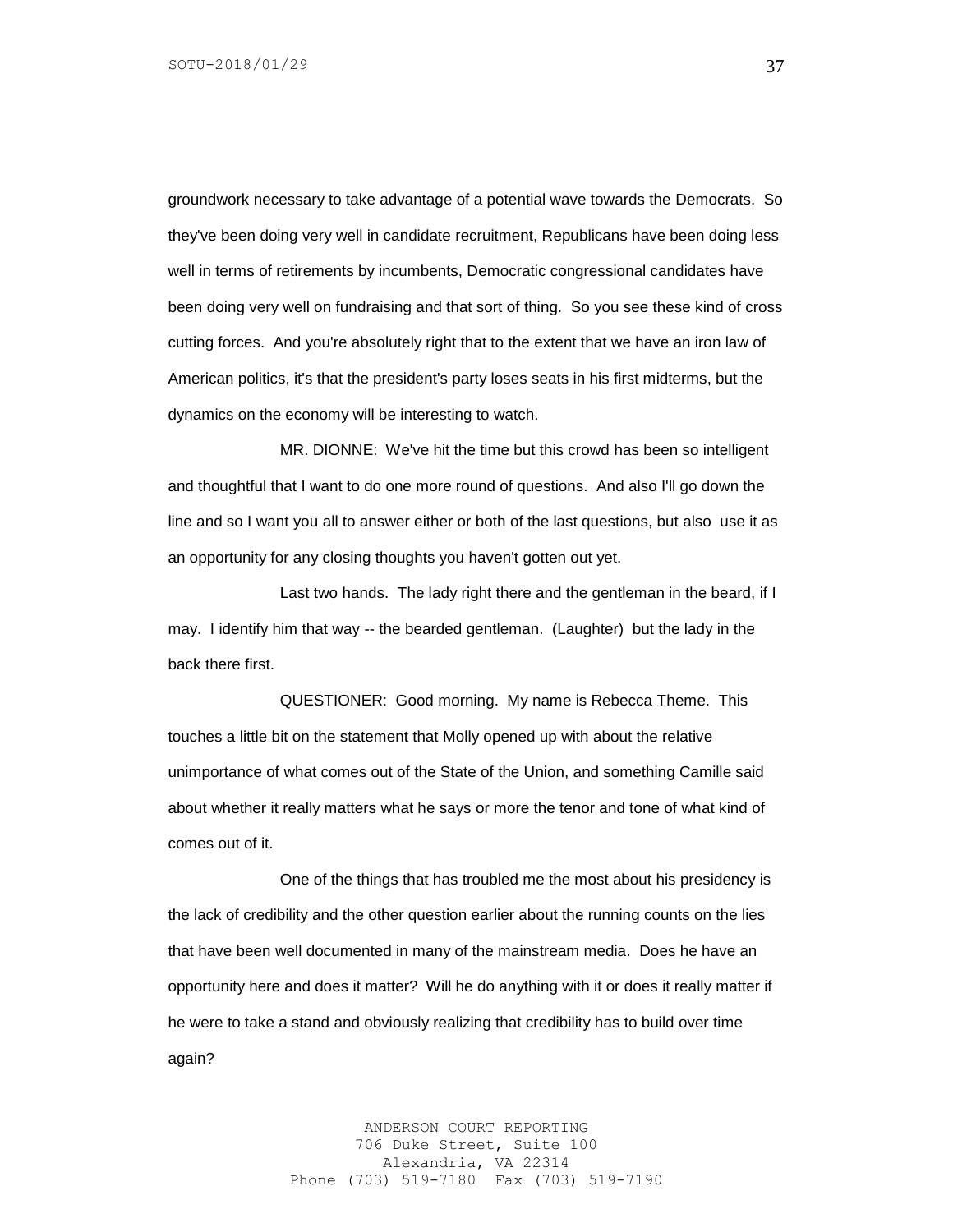MR. DIONNE: Thank you. Sir?

MR. FREED: I'm Richard Freed from Eastern Kentucky University. One of the comments you made, I think, was about education was that America is happy with education. I hope that's not what you said because I think across the country, ever since Ronald Reagan, support for public education has decreased at every level. And I think it's a great important problem.

MR. DIONNE: Has decreased you said?

MR. FREED: Decreased. So that universities are supported by the estate, struggle desperately and no longer have much support. And it goes all across the spectrum I believe. So would you comment on that?

MR. DIONNE: Why don't we start with you, Jon, and then we can work up from you.

MR. VALANT: Sure, I'm happy to. I'm not sure what comment you're referring to, which doesn't mean I didn't say it. It is not the case that Americans are sort of thrilled with the state of public education. That is true in both parties. They like kids, they like teachers, and there are lots of components of educations systems that are very popular and actually which often make those subjects very ripe for discussion in something like a State of the Union Address. I don't think we're going to hear very much of it.

But on the sort of the broader politics of education what has happened over the last year is in choosing Betsy DeVos as his education secretary the president basically picked a fight with -- first of all with the most powerful interest group far and away in education, which is teachers' unions, and then also with just sort of teachers and the public. And so I'm not sure we've ever seen education politics as divisive as they are now. I'm not sure there's a path out of that as long as Secretary DeVos is the secretary.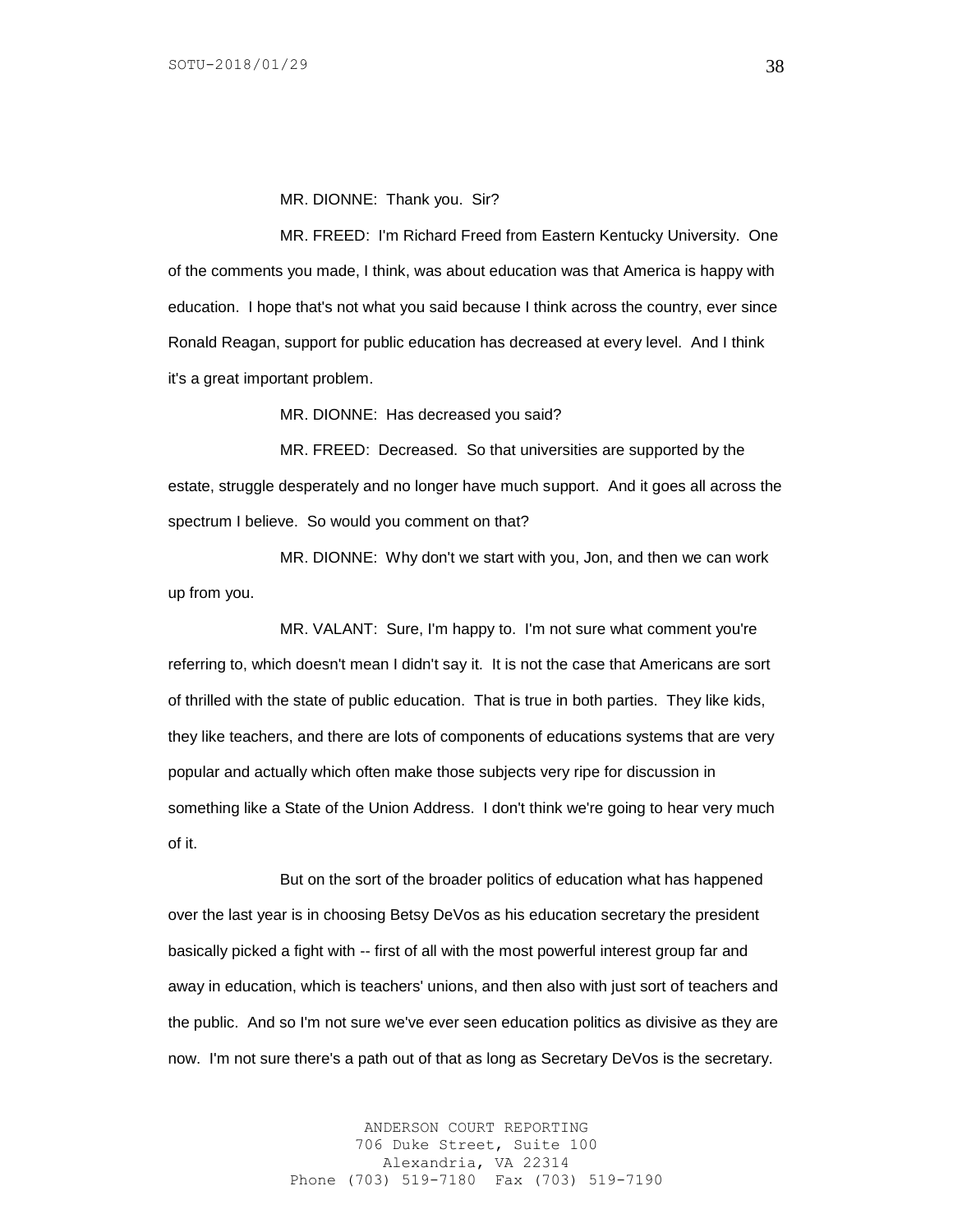So I certainly would not say that everyone is thrilled right now with where we are.

MS. REYNOLDS: So in terms of kind of Trump's credibility and what he says, I think the real opportunity for him is not with the public but with Congress and sending clear signals to Congress about what he cares about and what he wants them to be working on. And if the experience with immigration policy over the past six to nine months is any indication, I'm not optimistic we get that out of this speech. But I think that's a place where he has the potential to make inroads, but also where his track record is going to make it really hard for members of Congress who are sitting there listening to the speech to really think that, okay, what he's saying now is the position he really holds and that he's going to stick to going forward on especially immigration, but really any other issue he puts forth that Congress is likely to take up.

MR. HUDAK: I think the challenge on the point of credibility -- and this is not just a syndrome that President Trump suffers from but a syndrome that many presidents do -- is that during a State of the Union speech presidents say things that they believe to be true regardless of what the facts tell them. And so these are opportunities to say what you believe. And I think in a lot of circumstances the president genuinely believes what he is saying. I'm sure there are times where he does not. But I think a lot of times he has been convinced of something or he has convinced himself of something to be true and then he says those words. Is that a problem -- absolutely. You know, lies in our politics are problems. But I think there's a difference there in terms of what a president might do when you recognize the fact that the president doesn't believe that he is misleading the American people because he truly believes what he is saying.

And then for quick roundup statement, E.J., I think one of the important things for tomorrow night is to put the speech into perspective and not to get carried away with a rating of or a grading of it. I think our media, present company excluded -- my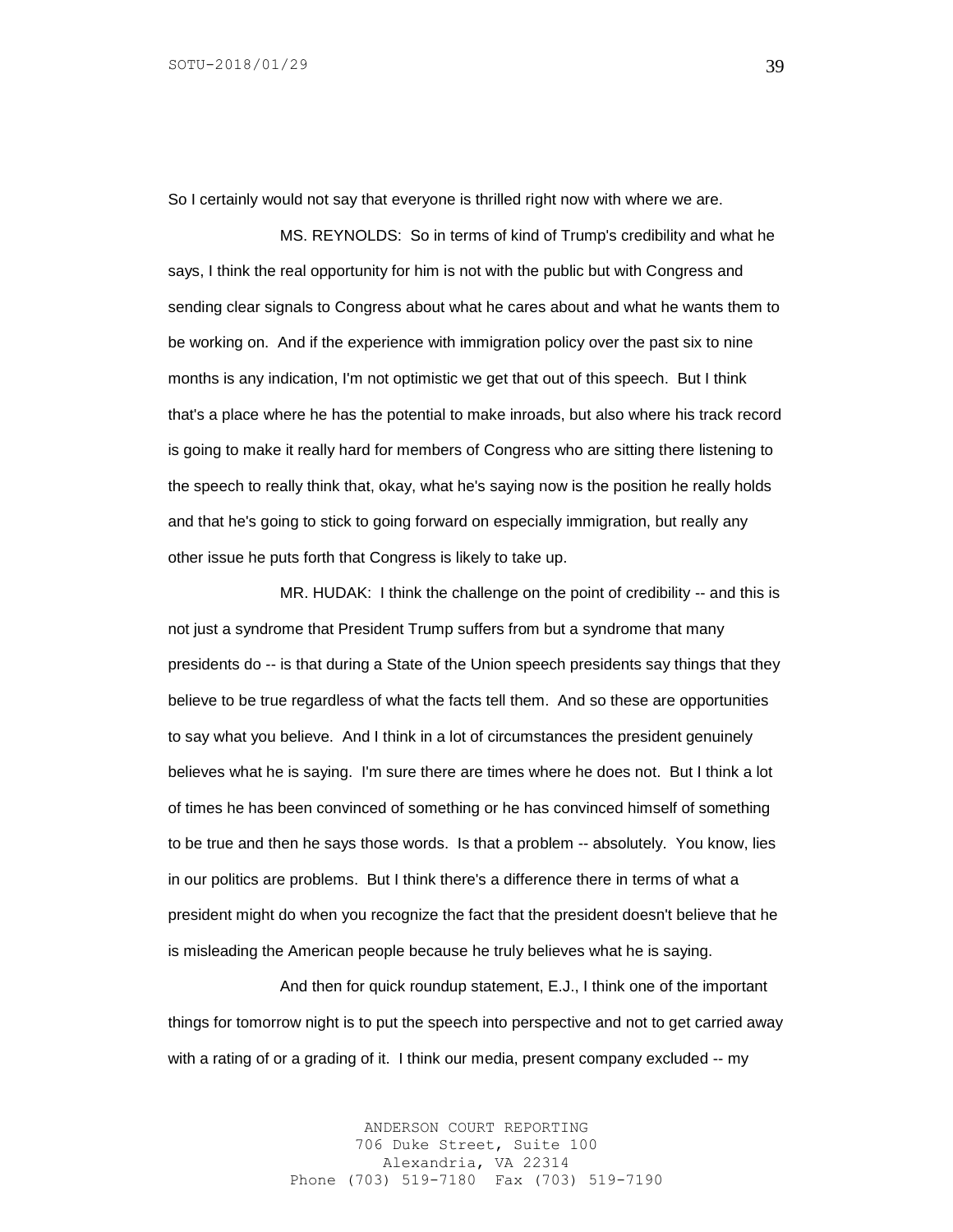apologies, E.J. -- often times turn a State of the Union Speech into a superlative. President Trump's first address to a Joint Session last year was the moment he became presidential. It was actually a garbage speech. (Laughter) There was nothing stunning about it. He read from a teleprompter -- great. There were State of the Union addresses from President Obama that were going to go down in the annals of history as some of the finest rhetoric our republic has ever seen. President Obama gave a bunch of garbage State of the Union addresses (laughter), but media needs to seize on these to say what wondrous occasions they are and how presidential these men are on the dais. And it's generally bad analysis because these speeches tend to be really poor speeches. And I think if media can contain themselves in either direction tomorrow night, that will be the story to take away. (Laughter)

MS. BUSETTE: Well, it's going to be hard to top that, but I do think that the function of the speech really is to lay out the Republican policy program and I think it's going to be a failure in that respect. I do think he's going to be pretty effective at saying to his base, I've got your back and scant examples, but I think he'll still be there and that will still be a main message for him. And I think the fact that he's going to fail to articulate a Republican program is going to open the opportunity for Representative Joe Kennedy to really seize the opportunity to lay out what a potential Democratic policy program might be.

MR. DIONNE: I want to thank our panel. First, for those of you who read my column you will know that when I say to John I'm not worried about curbing my enthusiasm about this speech, it's actually a believable pledge. (Laughter) But I just want to remove myself from my views and just look at it analytically. Bear in mind what Molly said, which is critical, which is -- and I don't think this is a good thing for the country by the way. Viewership of these speeches is now terribly partisan and so a lot of people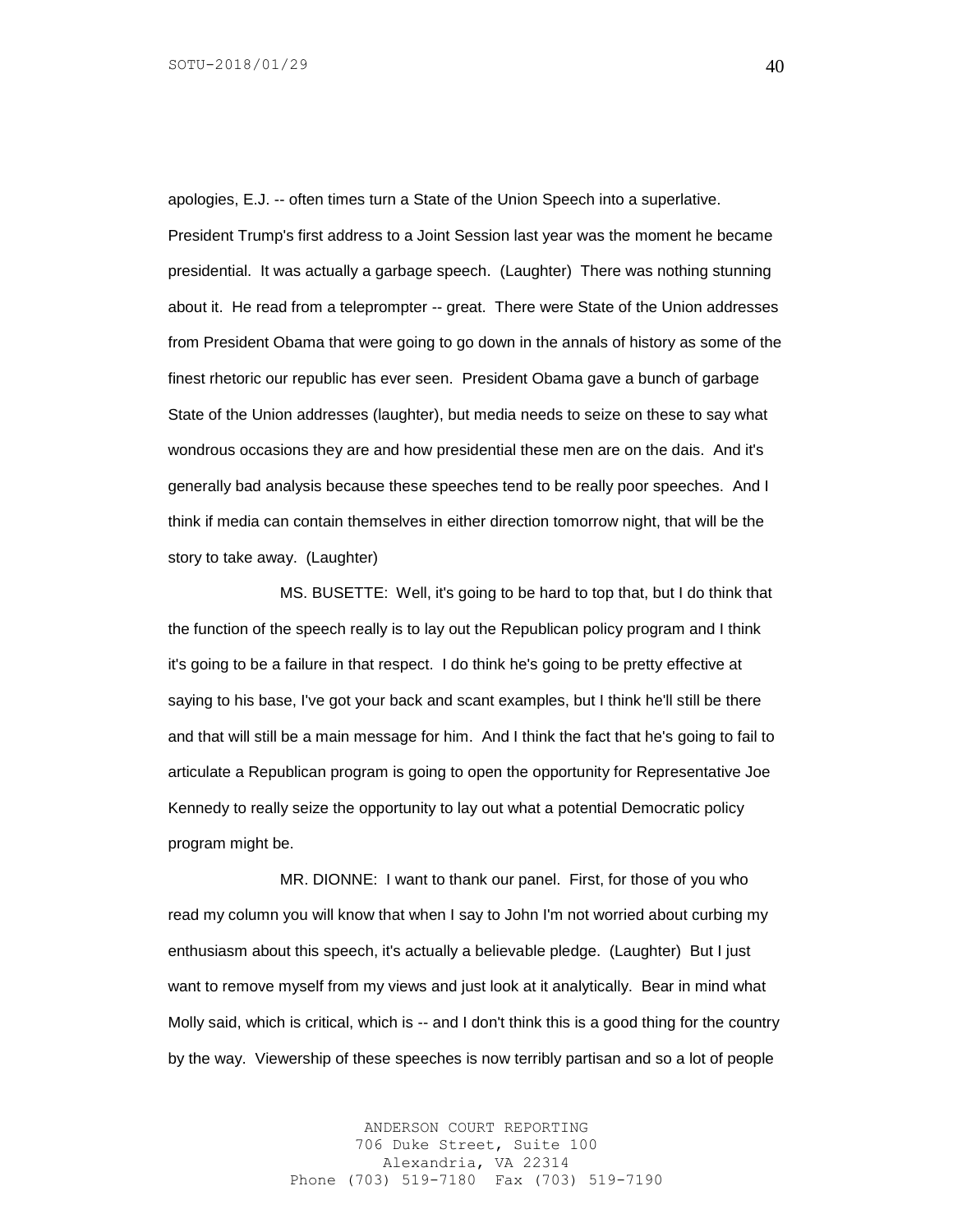who are not for Trump will not be watching the speech. That's very important.

However, I think he has two objectives that are intention and it will be interesting to see if he can achieve either of them. One is my guess is that maybe 10 percent of the country is disillusioned with him but might be persuaded to be less disillusioned. We could probably do an analysis to see whether it's early 8 percent or 12 percent, but somewhere in that range. Can he speak to them, can he be at all reassuring to them? The other problem Republicans have is that the enthusiasm of their own side is low, and so can he gin up the enthusiasm of his own side. Doing those two things at the same time is hard, but I think that is his political objective in a speech whose ratings may not be very high.

I want to thank this very distinguished panel and thank a great audience for wonderful questions. (Applause)

\* \* \* \* \*